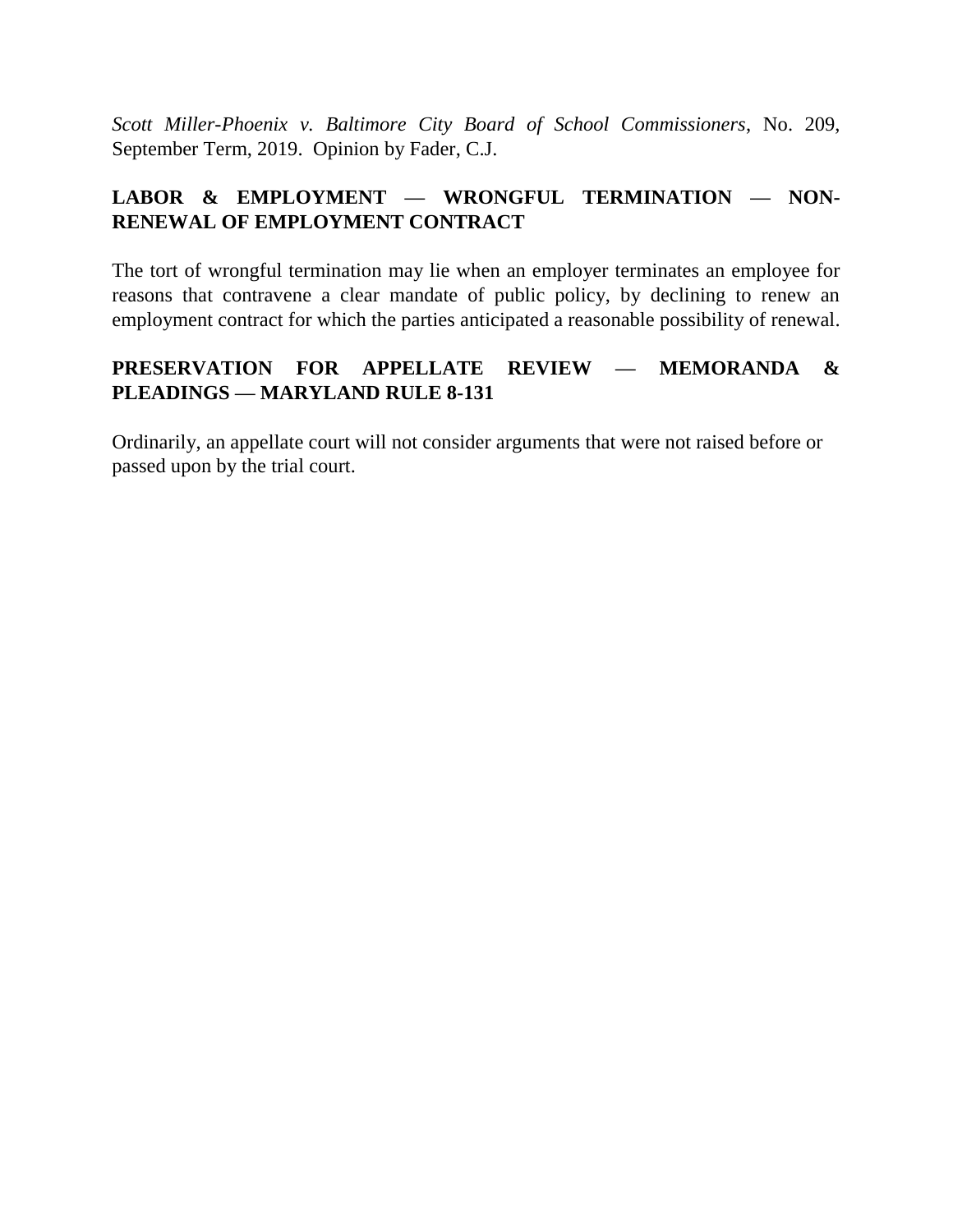Circuit Court for Baltimore City Case No. 24-C-17-006460

### REPORTED

## IN THE COURT OF SPECIAL APPEALS

## OF MARYLAND

No. 209

September Term, 2019 \_\_\_\_\_\_\_\_\_\_\_\_\_\_\_\_\_\_\_\_\_\_\_\_\_\_\_\_\_\_\_\_\_\_\_\_\_\_

## SCOTT MILLER-PHOENIX

v.

## BALTIMORE CITY BOARD OF SCHOOL COMMISSIONERS

\_\_\_\_\_\_\_\_\_\_\_\_\_\_\_\_\_\_\_\_\_\_\_\_\_\_\_\_\_\_\_\_\_\_\_\_\_\_

Fader, C.J., Leahy, Eyler, Deborah S. (Senior Judge, Specially Assigned),

JJ. \_\_\_\_\_\_\_\_\_\_\_\_\_\_\_\_\_\_\_\_\_\_\_\_\_\_\_\_\_\_\_\_\_\_\_\_\_\_

Opinion by Fader, C.J. \_\_\_\_\_\_\_\_\_\_\_\_\_\_\_\_\_\_\_\_\_\_\_\_\_\_\_\_\_\_\_\_\_\_\_\_\_\_

Filed: May 29, 2020

Pursuant to Maryland Uniform Electronic Legal Materials Act (§§ 10-1601 et seq. of the State Government Article) this document is authentic.



Suzanne Johnson 2020-05-29 14:04-04:00

Suzanne C. Johnson, Clerk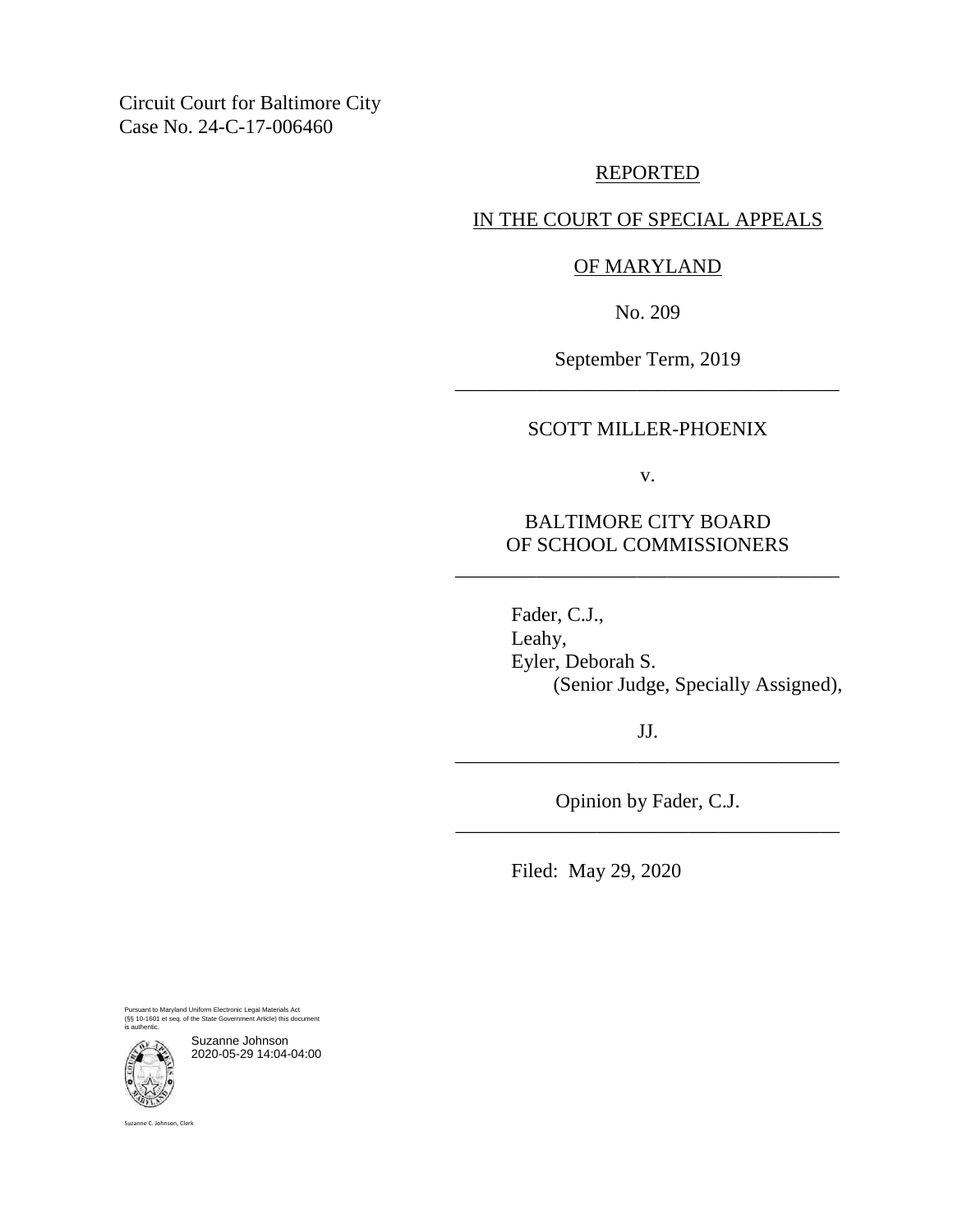Scott Miller-Phoenix, the appellant, sued the Baltimore City Board of School Commissioners (the "Board"), the appellee, after the Board decided not to renew his oneyear provisional contract of employment as a schoolteacher. Among other claims, Mr. Miller-Phoenix argued that the Board wrongfully terminated his employment in retaliation for filing a workers' compensation claim.<sup>1</sup> The Circuit Court for Baltimore City concluded that a claim for wrongful termination cannot be premised on the non-renewal of a contract and, therefore, granted summary judgment in favor of the Board. We hold that a claim for wrongful termination may lie when an employer's motivation for deciding not to renew a renewable employment agreement contravenes a clear mandate of public policy. We will, therefore, vacate the judgment with respect to the wrongful termination claim and remand for further proceedings.

Mr. Miller-Phoenix also brought claims against the Board for: (1) firing him in retaliation for reporting illegal conduct in violation of whistleblower protection laws; and (2) breaching the parties' employment contract. We will affirm the circuit court's grant of summary judgment in favor of the Board on those claims.

<sup>&</sup>lt;sup>1</sup> Throughout this opinion, we refer to the tort at issue as "wrongful termination," which is the term used predominantly by the Court of Appeals in its most recent opinion exploring the subject. *See Yuan v. Johns Hopkins Univ.*, 452 Md. 436, 446 (2017). The Court also has referred to the tort as "wrongful discharge," *see, e.g.*, *id.*; *Gazunis v. Foster*, 400 Md. 541, 563 (2007), and "abusive discharge," *see, e.g.*, *Makovi v. Sherwin-Williams Co.*, 316 Md. 603, 605 (1989). Which term is used has no effect on our analysis.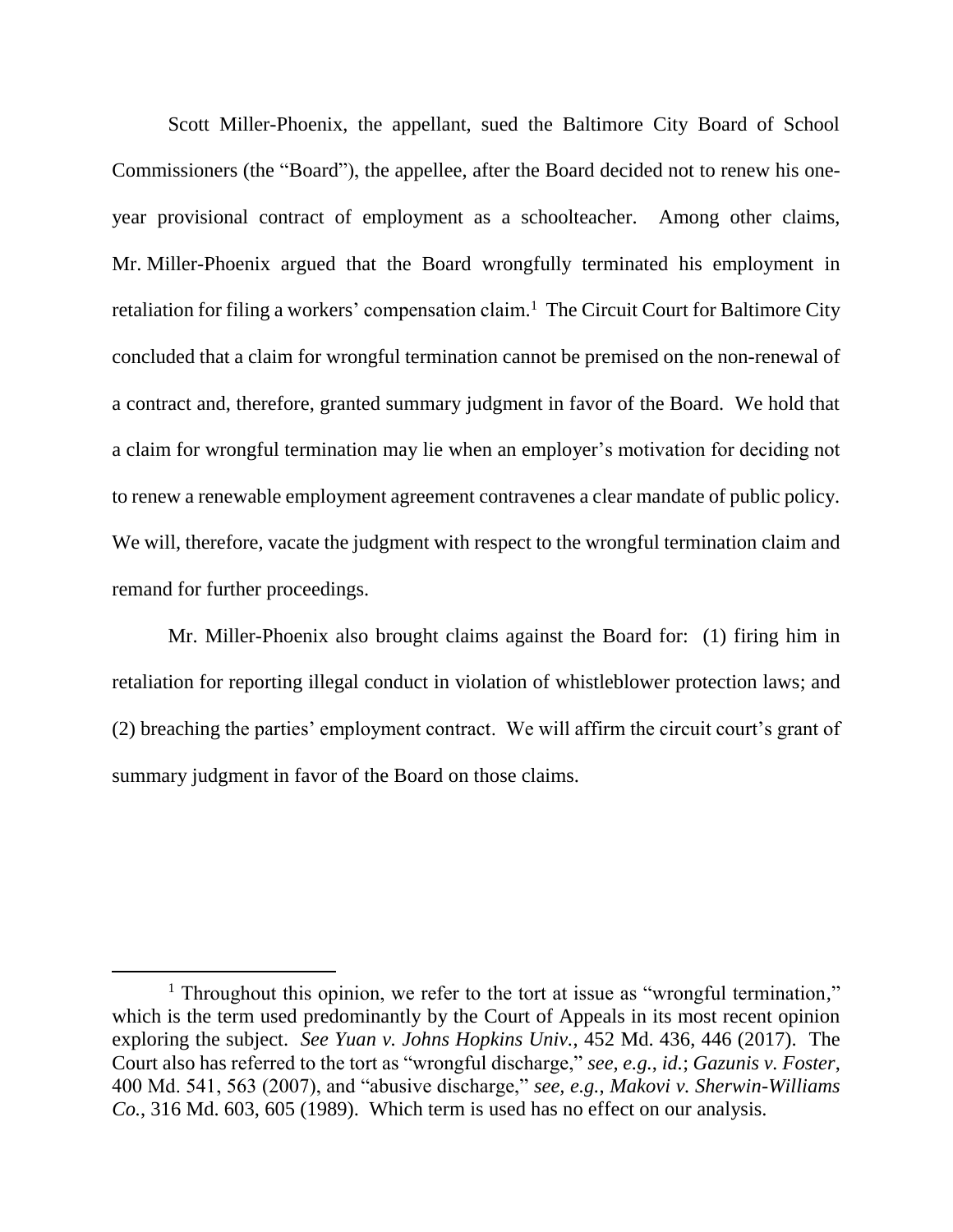#### **BACKGROUND**

#### *Statutory and Regulatory Background*

Public schoolteachers in Maryland are contractual employees, and the standard terms of their contracts are established by State regulations. *See* COMAR 13A.07.02.01(A) (2019). The State Board of Education has prescribed two forms of standard teacher's contracts: Regular Contracts and Provisional Contracts. *See* COMAR 13A.07.02.01(B)-(C). Regular Contracts "continue from year to year," after an initial probationary period, and may be terminated only for cause. Md. Code Ann., Educ. § 6-202(a)(1) (Repl. 2018; Supp. 2019); COMAR 13A.07.02.01(B). Provisional Contracts, by contrast, "automatically terminate and expire on the thirtieth day of June next succeeding the date of [their] signing." COMAR 13A.07.02.01(C).

Separately, Maryland requires that teachers be certified to ensure that "[p]rofessional public educational staff possess the minimum essential knowledge and skills needed to achieve outcomes for public education." COMAR 13A.12.01.01(A). Thus, Maryland public schoolteachers' contracts require that "teachers . . . maintain active professional certification as a condition of employment," *McNamara v. Balt. City Bd. of Sch. Comm'rs*, MSBE Op. No. 19-15, at 3 (2019), *available at* http://marylandpublic schools.org/stateboard/Documents/legalopinions/2019/032019/McNamara.Op.19-15.pdf (last visited Apr. 28, 2020), and the Regular Contract "automatically terminate[s] if the employee ceases to hold a professional certificate," COMAR 13A.07.02.01(B). Several types of professional certificates exist, most of which are "valid for 5 years," COMAR 13A.12.01.06, and must be renewed periodically, *see* COMAR 13A.12.01.11(A)-(B).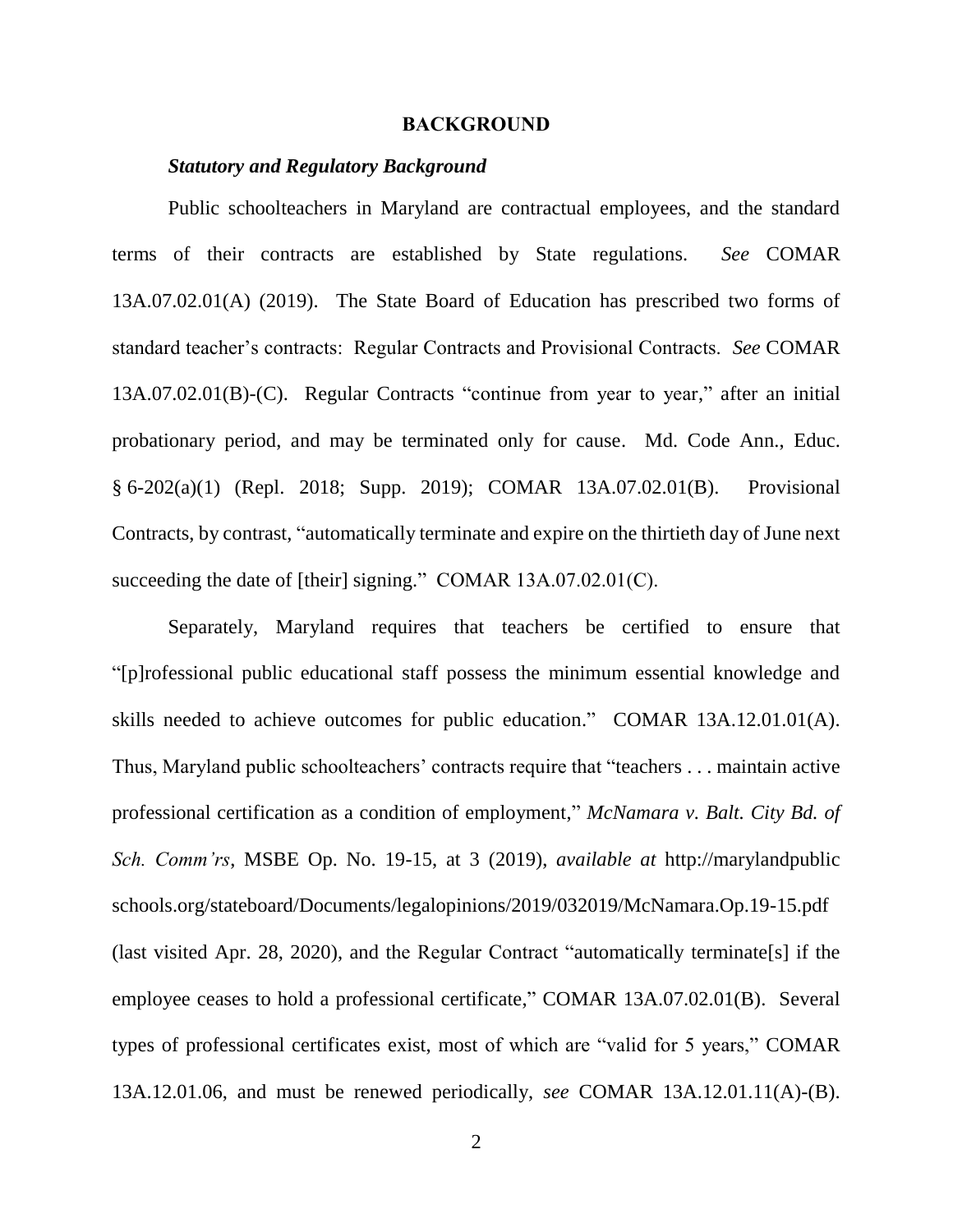Although the State Department of Education issues these certificates, local school systems "process[] [ ] requests for certificates for [their] employees, . . . and decid[e] whether [their] employees have met certification requirements." *McNamara*, MSBE Op. No. 19-5, at 1. A teacher whose professional certificate expires may be given a conditional certificate, which "is valid for 2 years" and may be renewed only once, for an additional two-year term. COMAR 13A.12.01.11(A)(3), (A)(4), & (C)(2).

When a tenured teacher's regular certification expires without renewal, "the regular teacher's contract terminates automatically," and the school system "ha[s] the discretionary authority to decide whether to hire [that teacher] under a new contract." *McNamara*, MSBE Op. No. 19-15, at 4-5. If the teacher obtains a conditional certificate, then she or he may be reemployed under a Provisional Contract. *Jones v. Balt. City Bd. of Sch. Comm'rs*, MSBE Op. No. 15-05, at 2 n.2 (2015) http://archives.marylandpublicschools.org/MSDE/stateboard/legalopinions/2010/docs/Jon es.Opin.No.15-05.pdf (last visited Apr. 28, 2020) (citing COMAR 13A.07.02.01(C)).

#### *Background Facts*

Mr. Miller-Phoenix was employed by the Board as a teacher from 1992 to 2017, except for one five-year hiatus. Throughout that period, he alleges, he "observed ... various and sundry violations of policies, violations of laws, and abuse of authority." Mr. Miller-Phoenix asserts that he "timely reported these issues to his union, [the Board], news reporters, and [ ] elected officials," and that in response, the Board "attempted to silence [him] and others who complained of poor school conditions by taking unfair and illegal reprisals."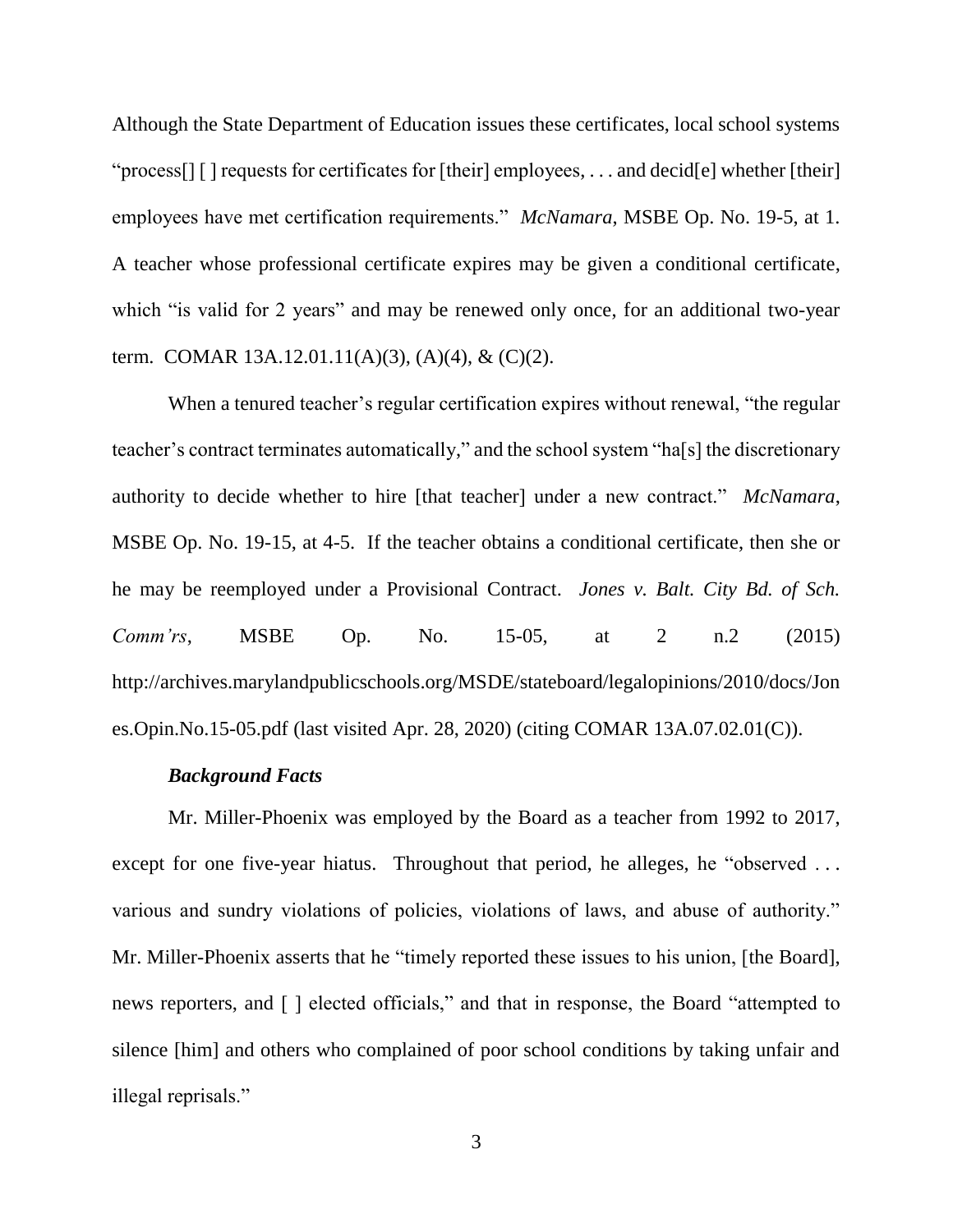Mr. Miller-Phoenix began the 2016-2017 school year at Waverly Elementary/ Middle School. On September 14, 2016, he went on leave under the Family & Medical Leave Act, 29 U.S.C. §§ 2601-2654 (2019), due to post-traumatic stress disorder he claimed was caused by work experiences during his prior teaching assignments.

On October 14, 2016, Zakia McAllister, the Certification Manager for the Board, informed Mr. Miller-Phoenix in writing that his teaching certification from the State Department of Education had expired because he had failed to submit "timely and sufficient documentation required for renewal." As a result, the letter continued, Mr. Miller-Phoenix's "employment contract with City Schools terminated and, if applicable, [his] tenure expired." The letter stated that the Department had issued Mr. Miller-Phoenix a conditional certificate, gave him instructions for seeking reinstatement of his full teaching certification, and informed him that he needed to sign a Provisional Contract by October 28, 2016 to maintain his employment. Although Mr. Miller-Phoenix later asserted that he had, in fact, completed the certification requirements before the applicable deadline, he did not challenge the Board's decision at the time. Instead, on October 18, 2016, he signed a Provisional Contract with a stated term of July 1, 2016 to June 30, 2017.

The day after signing his Provisional Contract, Mr. Miller-Phoenix sent an email to his principal at Waverly in which he expressed an intent to submit a workers' compensation claim for post-traumatic stress disorder. Although the record does not contain a copy of the workers' compensation claim, Mr. Miller-Phoenix alleged in his complaint, and the Department conceded in its answer, that he filed such a claim on December 23, 2016.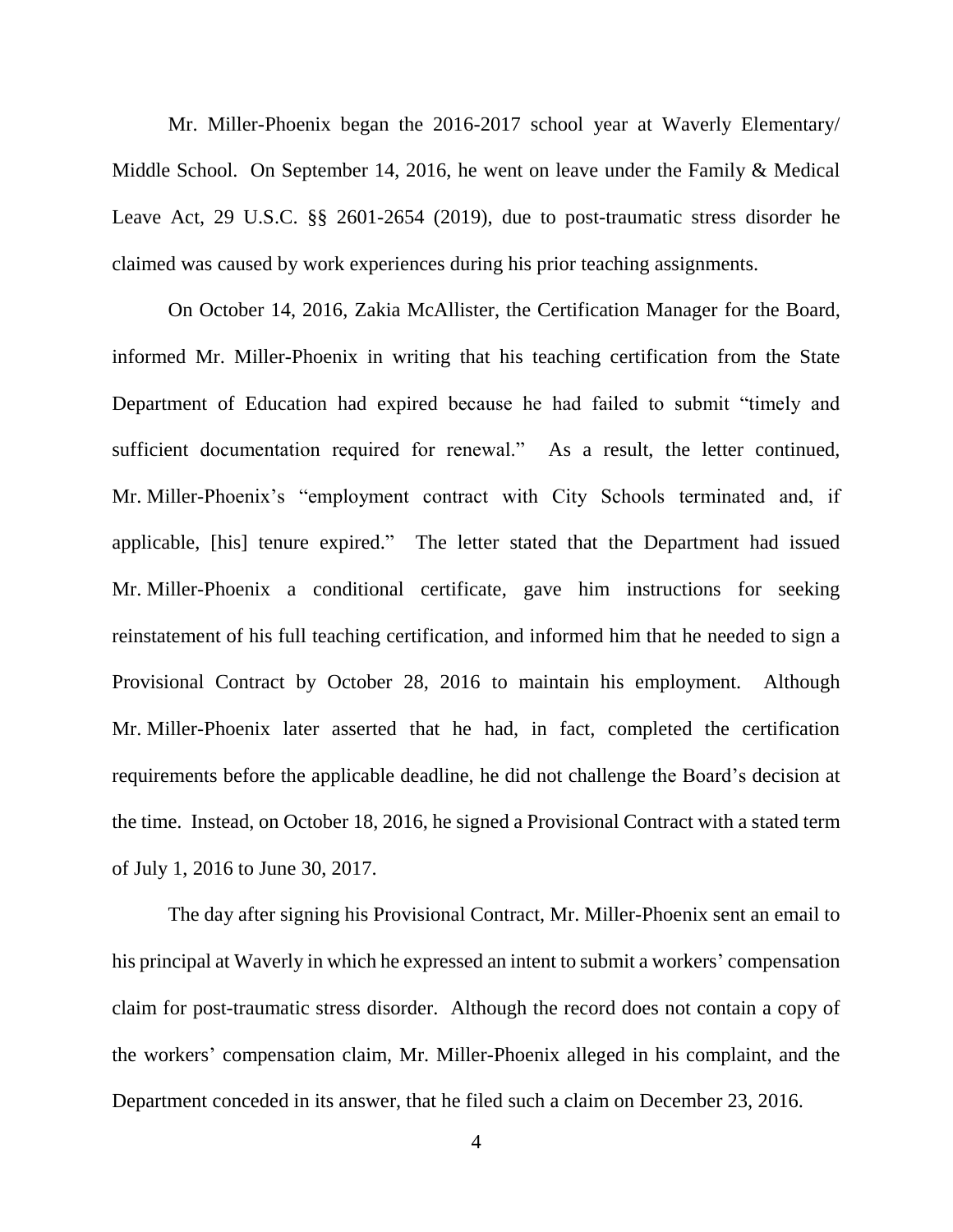In an email dated April 28, 2017, the Board informed Mr. Miller-Phoenix that his Provisional Contract would not be renewed and that, as a result, his "employment with City Schools will cease on June 30, 2017." Although the email states that "[i]t is our understanding that you and your principal have met to discuss this matter and the rationale that led to this decision," Mr. Miller-Phoenix alleges that he did not receive notice of the decision until months later, when his union representative forwarded the email to him.<sup>2</sup> The email further states that the Board "expects you to fulfill all of the terms of your contract through June 30, 2017, including continuing to report to your assigned teaching location each day and fulfilling all of your teaching obligations." Mr. Miller-Phoenix did not file a grievance regarding the non-renewal of his Provisional Contract.

#### *Procedural History*

 $\overline{a}$ 

On December 18, 2017, Mr. Miller-Phoenix filed suit in the Circuit Court for Baltimore City. In Counts I and II of his complaint, Mr. Miller-Phoenix alleged that the Board had discharged him in retaliation for his complaints about the Board's misconduct, in violation of the Maryland Public School Employee Whistleblower Protection Act, Md. Code Ann., Educ. §§ 6-901–6-906 (2017) (Count I, the "State Whistleblower Claim"), and Baltimore City's Whistleblower Rights and Responsibilities Ordinance, Balt. City Code art. I, §§ 8-1–8-13 (2019) (Count II, the "City Whistleblower Claim"). In Count III, he brought a claim for common law wrongful termination premised on his assertion that the

<sup>&</sup>lt;sup>2</sup> The Board sent the email to Mr. Miller-Phoenix's work account, from which he claims he "was locked out . . . at least a couple months, if not three months, before [his] tenure ended."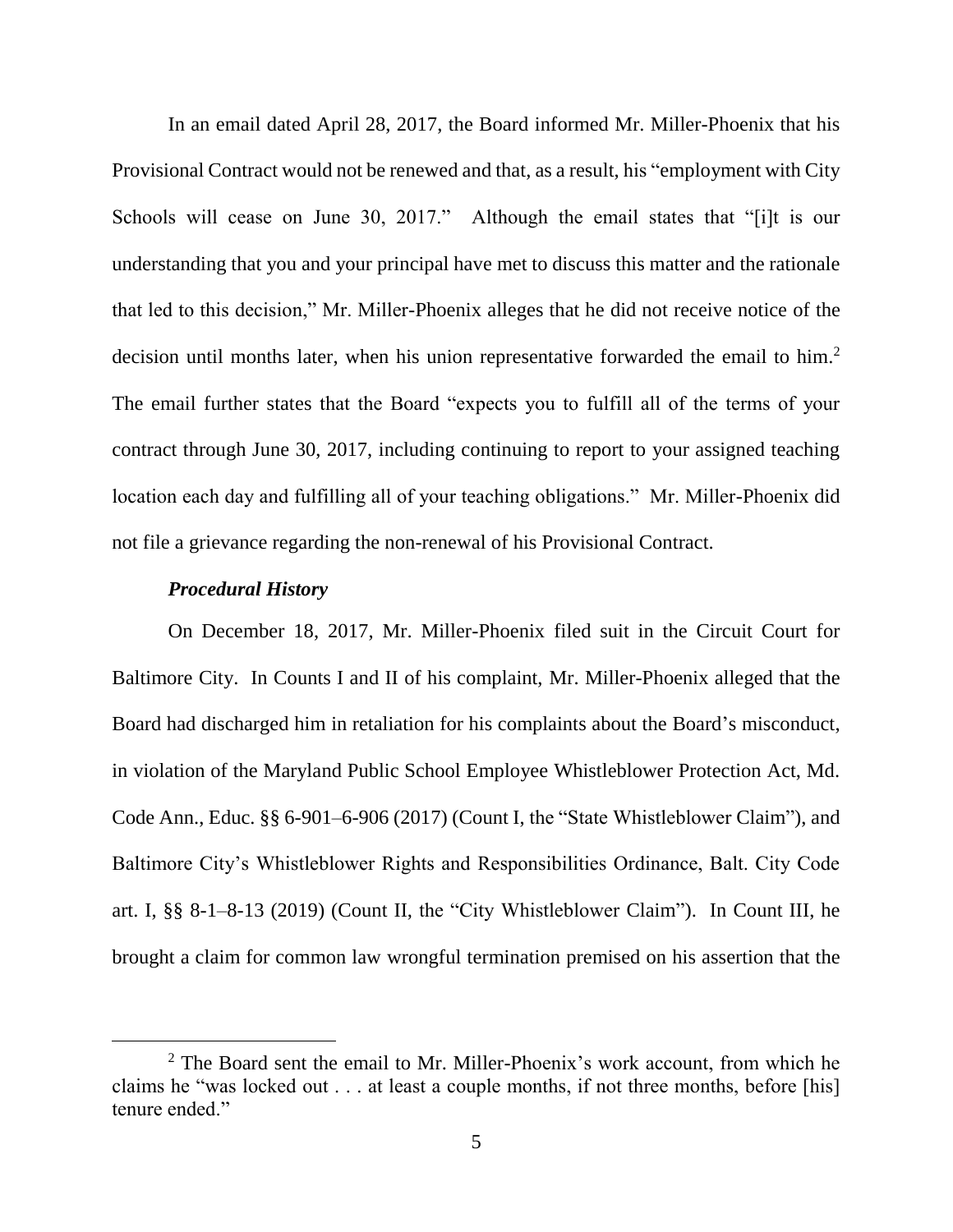Board had discharged him in retaliation for filing his workers' compensation claim. In Count IV, he alleged breach of contract.

After a period of discovery, the Board moved for summary judgment on all four counts. At the conclusion of a hearing on the motion, the circuit court granted summary judgment in favor of the Board with respect to (1) the City Whistleblower Claim, on the ground that Mr. Miller-Phoenix was not a Baltimore City employee, $3$  and (2) the State Whistleblower Claim and breach of contract claim, on the ground that Mr. Miller-Phoenix had failed to exhaust his administrative and contractual remedies. The court reserved ruling on the wrongful termination claim and requested further briefing from the parties as to whether a contractual employee could state a claim for wrongful termination based on non-renewal of the contract at the end of its term.

After receiving the parties' supplemental briefs, the circuit court issued a written order granting summary judgment in favor of the Board on all counts. With respect to wrongful termination, the court held that the tort did not apply to the non-renewal of an employment contract. Thus, the court held, the Board "did not discharge [Mr. Miller-Phoenix]; rather, it had the right in the agreement to not renew his employment contract when it expired . . . and it chose not to renew." Mr. Miller-Phoenix timely appealed.

 $3$  Mr. Miller-Phoenix did not contest the motion for summary judgment on the City Whistleblower Claim and has not appealed that aspect of the circuit court's judgment, so we do not discuss it further.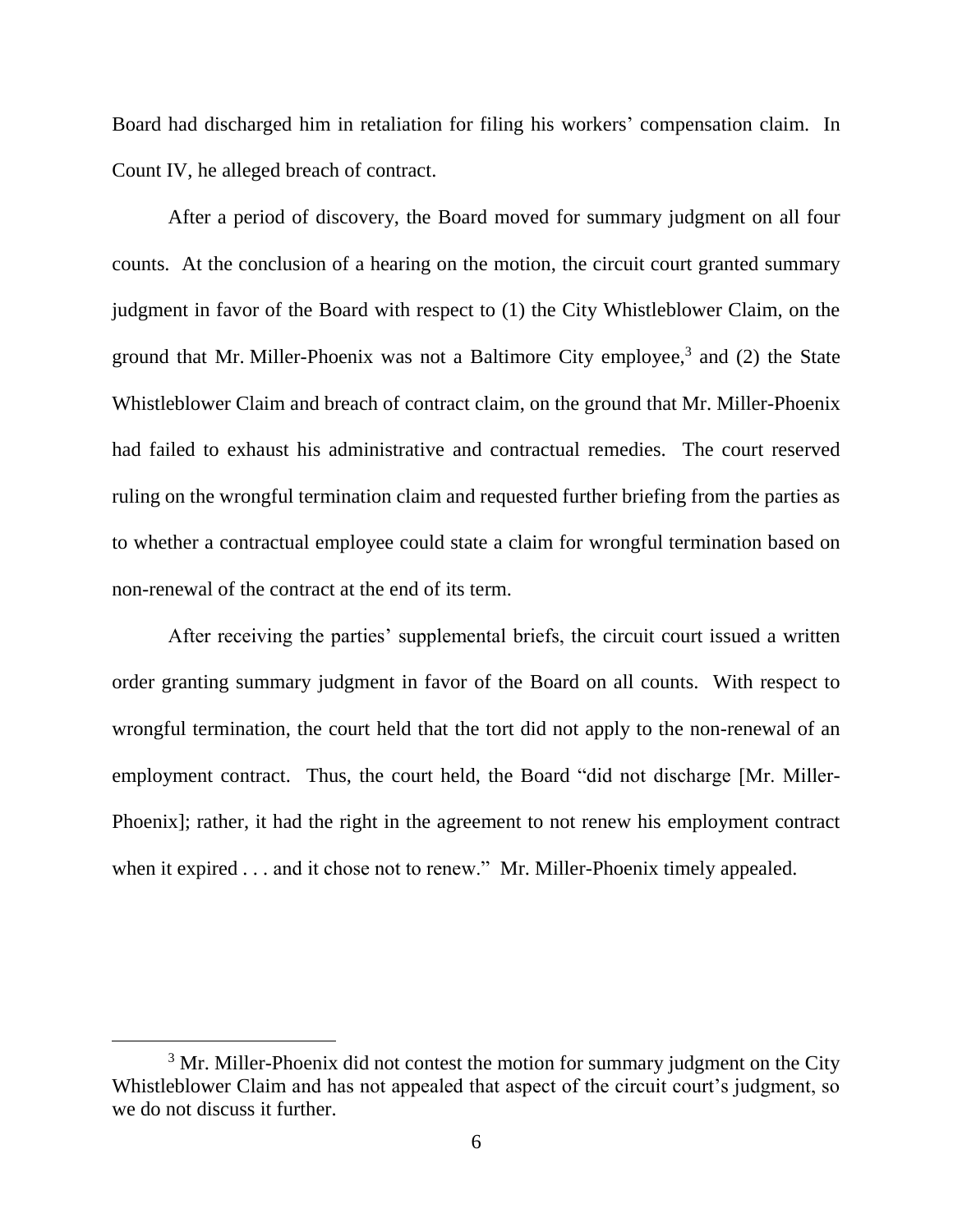#### **DISCUSSION**

"The question of whether a trial court's grant of summary judgment was proper is a question of law subject to de novo review on appeal." *Myers v. Kayhoe*, 391 Md. 188, 203 (2006) (citing *Livesay v. Balt.*, 384 Md. 1, 9 (2004)). "In reviewing a grant of summary judgment under Md. Rule 2-501, we independently review the record to determine . . . whether the moving party is entitled to judgment as a matter of law. We review the record in the light most favorable to the nonmoving party and construe any reasonable inferences that may be drawn from the facts against the moving party." *United Servs. Auto. Ass'n v. Riley*, 393 Md. 55, 67 (2006) (quoting *Myers*, 391 Md. at 203).

## **I. THE CIRCUIT COURT ERRED IN RULING THAT THE NON-RENEWAL OF A TERM CONTRACT CAN NEVER GIVE RISE TO A CLAIM FOR WRONGFUL TERMINATION.**

As the sole basis for granting summary judgment on Mr. Miller-Phoenix's wrongful termination claim, the circuit court held that "an abusive or wrongful discharge claim may only be brought when an employee is terminated or discharged during the period of a contractual agreement and prior to the expiration of that agreement." We disagree. Addressing an issue of first impression in Maryland, we hold that the tort of wrongful termination may lie when an employer decides to terminate an employment relationship by declining to renew an employment agreement for which the parties anticipated the reasonable possibility of renewal.

Under the common law, "an employment contract of indefinite duration, that is, at will, can be legally terminated at the pleasure of either party at any time." *Yuan v. Johns Hopkins Univ.*, 452 Md. 436, 450 (2017) (quoting *Adler v. Am. Standard Corp.*, 291 Md.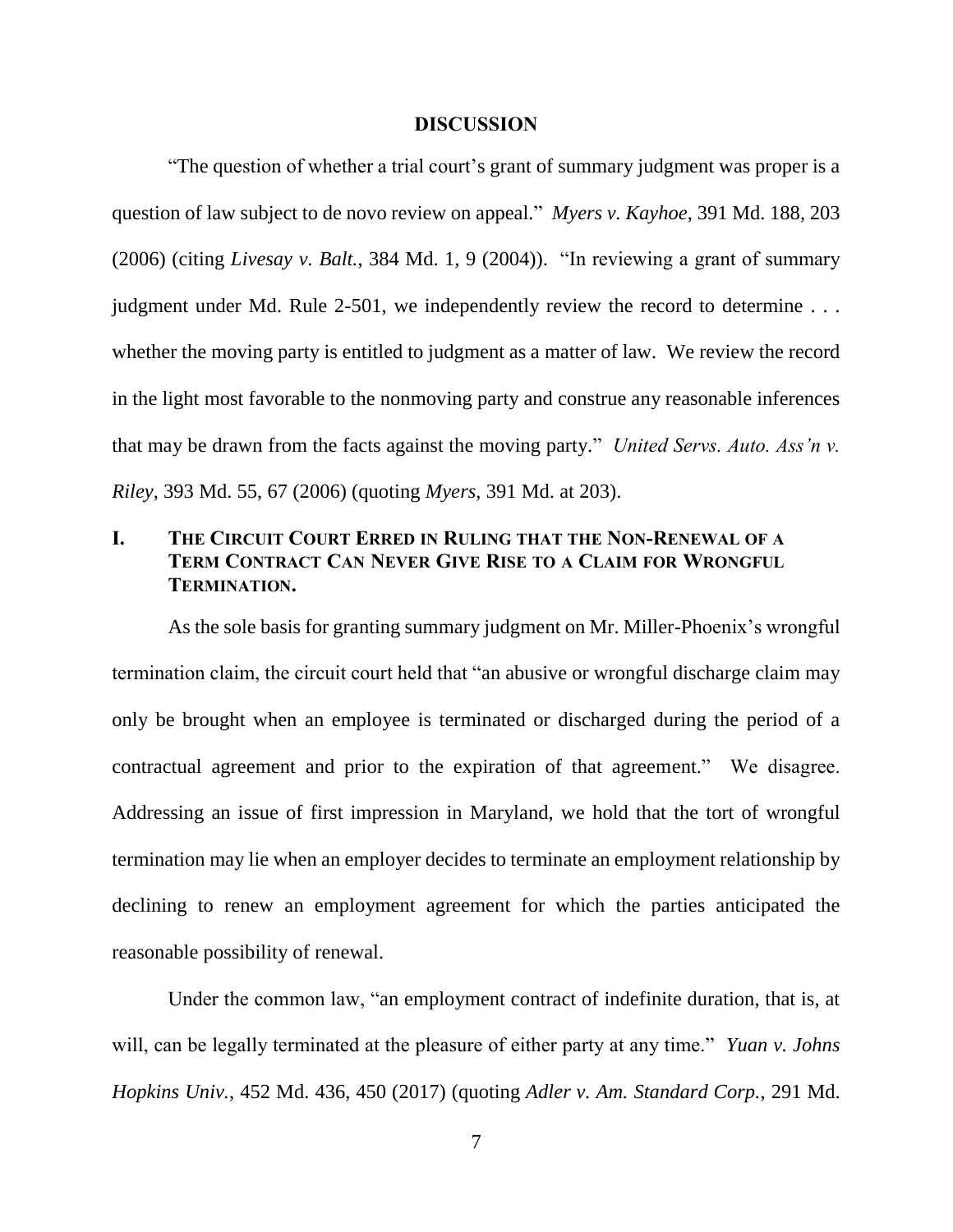31, 35 (1981)). As originally applied to employees at will, the tort of wrongful termination—also called wrongful discharge or abusive discharge, *see* footnote 1 above created an exception to that rule. The tort permits an employee to bring a cause of action against an employer "when the motivation for the discharge contravenes some clear mandate of public policy." *Adler*, 291 Md. at 47.

In *Ewing v. Koppers Co.*, 312 Md. 45 (1988), the Court of Appeals both (1) extended the tort to "employees who serve under contract" and (2) held that "[d]ischarging an employee solely because that employee filed a worker's compensation claim contravenes [a] clear mandate of Maryland public policy." *Id.* at 49-50. The Court based the latter conclusion on the General Assembly's "strong statement to that effect in making such conduct a criminal offense," as well as the Court's "perception of the magnitude of the public interest in preserving the full benefits of the worker's compensation system to employees, and deterring employers from encroaching upon those rights." *Id.*

Much of the case law following *Adler* and *Ewing* has concerned what constitutes a "clear mandate of public policy" capable of supporting a claim for wrongful termination. *See, e.g.*, *Yuan*, 452 Md. at 455 (holding that federal regulations "regarding research misconduct do not provide a clear public policy to support a tort claim for wrongful termination of employment"); *Wholey v. Sears Roebuck*, 370 Md. 38, 43 (2002) (plurality opinion) ("[A] clear public policy mandate exists in the State of Maryland which protects employees from a termination based upon the reporting of suspected criminal activities to the appropriate law enforcement authorities."); *Molesworth v. Brandon*, 341 Md. 621, 628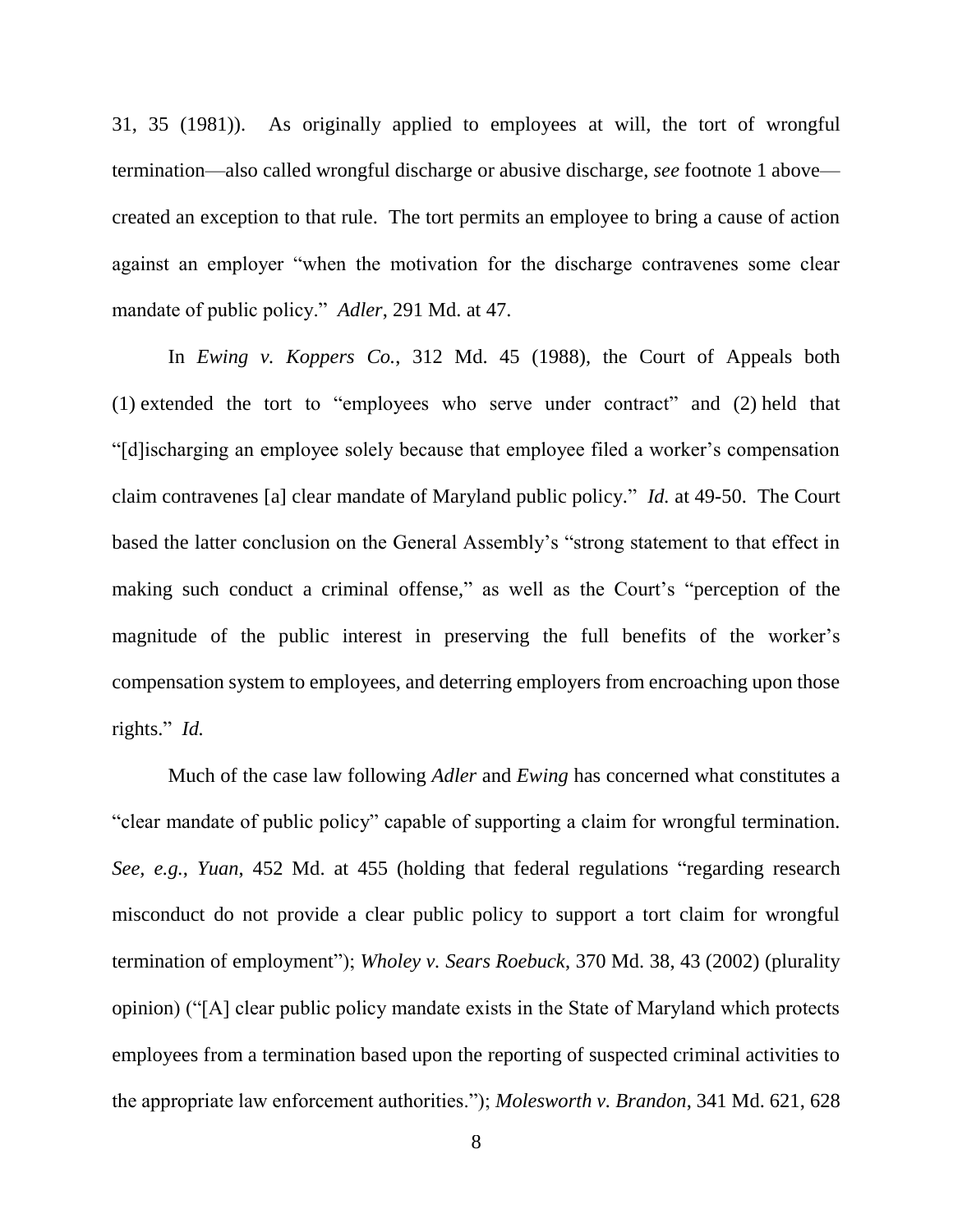(1996) (terminating an employee based on sex can give rise to a claim for wrongful termination if the employer has fewer than 15 employees, because no statute provides a remedy against such an employer); *Makovi v. Sherwin-Williams Co.*, 316 Md. 603, 613 (1989) (clarifying that the tort of wrongful termination is not available when a statute prohibits the conduct and "confers a remedy" for it). In light of *Ewing*, we need not confront that issue here. The Court of Appeals has already determined that terminating an employment relationship for filing a workers' compensation claim is "particularly reprehensible conduct." *Ewing*, 312 Md. at 49.

To date, however, our appellate courts have applied the tort of wrongful termination only to employees at will and contractual employees in the middle of their contractual terms. As the Board emphasizes, Mr. Miller-Phoenix was neither. The question is whether that distinction matters for purposes of the tort. We conclude that it does not. We draw support for that determination from the rationale expressed by the Court of Appeals when it first recognized the tort in *Adler* and when it later extended the tort to contractual employees in *Ewing*.

In *Adler*, the Court identified two different interests that would be served by permitting employees at will to sue for wrongful termination. One is the interest of the employee. Notwithstanding that an "employer has an important interest in being able to discharge an at will employee whenever it would be beneficial to his business," the Court deemed the employee's interest in job security "deserving of recognition" when that interest is "threatened not by genuine dissatisfaction with job performance," but based on an illegitimate consideration. 291 Md. at 42. The second interest served by recognition of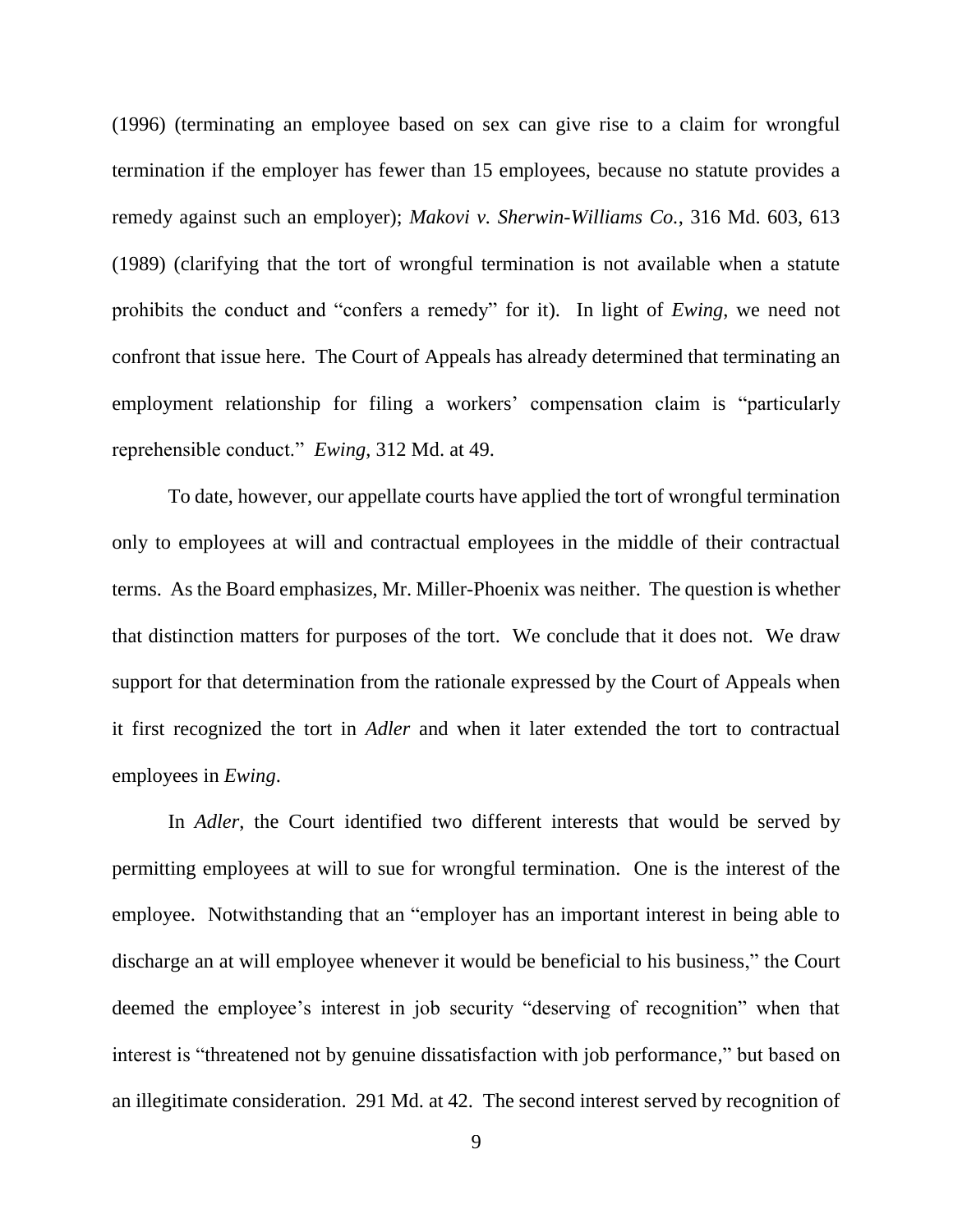the tort is that of the public, because "society as a whole has an interest in ensuring that its laws and important public policies are not contravened." *Id.*

When the Court decided in *Ewing* to extend the tort to contractual employees, it noted that the first consideration mentioned in *Adler* was inapplicable. 312 Md. at 49. The Court observed, however, that the vulnerability of at will employees "was only one of the factors considered by the Court" in *Adler. Id.* The remainder of the Court's discussion in *Ewing* is particularly relevant here:

As Chief Judge Murphy pointed out for the Court [in *Adler*], "society as a whole has an interest in ensuring that its laws and important public policies are not contravened." [*Adler*, 291 Md. at 42.] The tort action as we have recognized it is not intended to reach every wrongful discharge. It is applicable only where the discharge contravenes some clear mandate of public policy. Thus, the public policy component of the tort is significant, and recognition of the availability of this cause of action to all employees, at will and contractual, will foster the State's interest in deterring particularly reprehensible conduct. Moreover, it would be illogical to deny the contract employee access to the courts equal to that afforded the at will employee. We hold that a cause of action for abusive discharge exists in favor of employees who serve under contract as well as those who serve at will.

## *Id*.

The societal interest discussed in *Ewing* pertains equally to a case of non-renewal of a term contract, as society's "interest in ensuring its laws and important public policies are not contravened," *Adler*, 291 Md. at 42, is equally strong regardless of *how* an employer terminates an employment relationship. And recognition of the tort's availability "to *all* employees . . . will foster the State's interest in deterring particularly reprehensible conduct." *Ewing*, 312 Md. at 49 (emphasis added). Simply put, society's interest in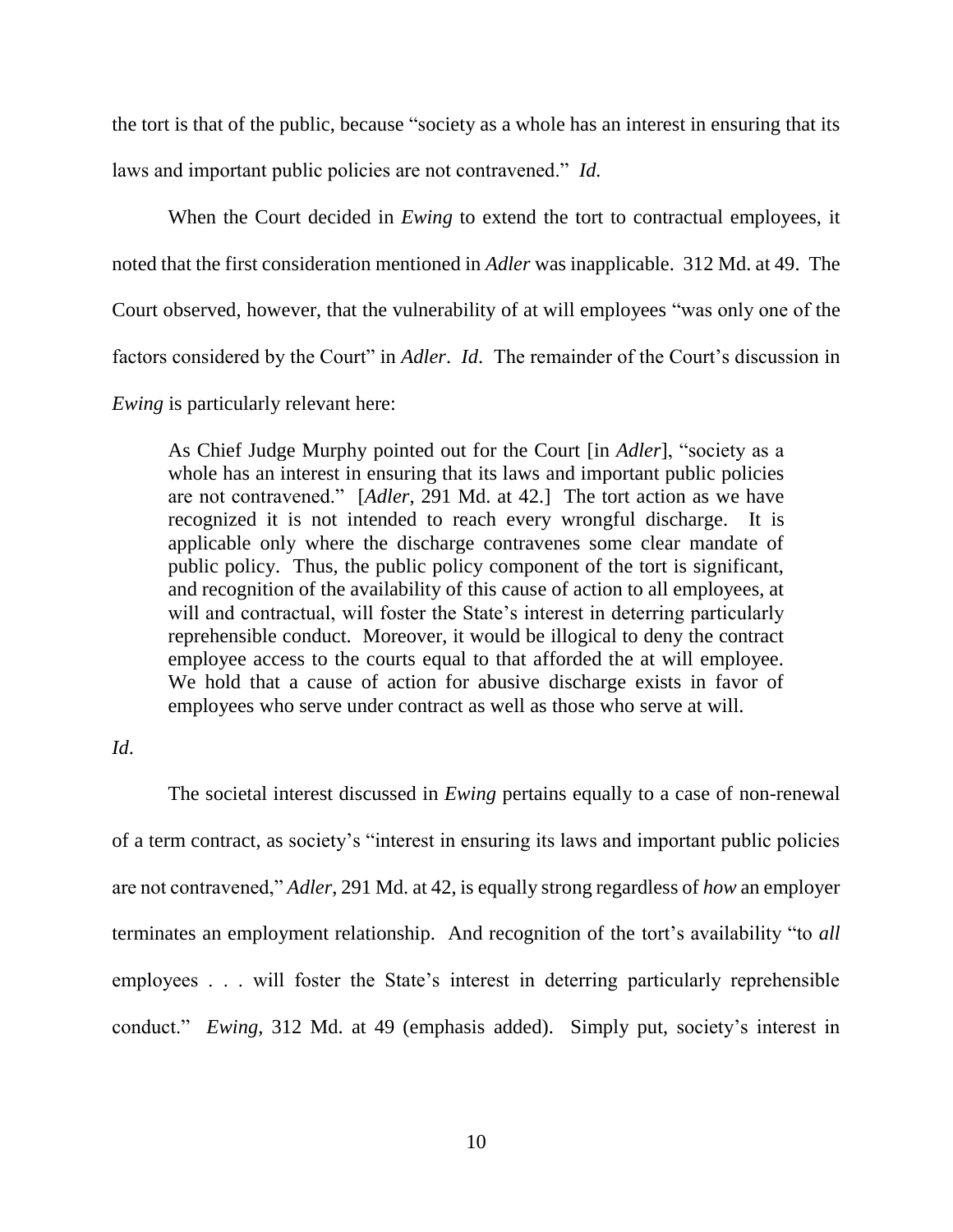deterring conduct that contravenes important public policies is no less important at the end of a contract's term than during it.

The individual interest that was present in *Adler*, but not in *Ewing*, also supports recognition of the tort in this circumstance, because employees who are at the end of the term of a renewable contract are similarly vulnerable to those employed at will. In both circumstances, the employee lacks any contractual rights or other protection against the termination of the employment relationship "for any reason, or no reason at all."<sup>4</sup> *See* 

- (1) "[R]ace, color, religion, sex, or national origin," 42 U.S.C. § 2000e-2(1) (1991); *see also, e.g.*, Md. Code Ann., State Gov't § 20-606(a)(1)(i) (2019 Repl.); Montgomery County Code § 27-19(a) (2020);
- (2) "[A]ncestry," *e.g.*, Montgomery County Code § 27-19(a);

- (3) Disability, *see* 42 U.S.C. § 12112(a) (2008); State Gov't § 20-606(a)(1)(i); *see also, e.g.*, Montgomery County Code § 27-19(a);
- (4) Participation in a labor organization, *see* 29 U.S.C. § 158(a)(3) (1974);
- (5) Pregnancy, *see* 42 U.S.C. § 2000e(k) (1991); State Gov't § 20-609(b) (2013 Repl.); or "family responsibilities," *e.g.*, Montgomery County Code  $§$  27-19(a);
- (6) Age, *see* 29 U.S.C. § 623(a)(1) (2015); State Gov't § 20-606(a)(1)(i);
- (7) Marital status, *see* State Gov't § 20-606(a)(1)(i); *see also, e.g.*, Montgomery County Code § 27-19(a);
- (8) Sexual orientation or gender identity, *see* State Gov't § 20-606(a)(1)(i); *see also, e.g.*, Montgomery County Code § 27-19(a);

<sup>&</sup>lt;sup>4</sup> This common characterization of an at will employment relationship is, of course, no longer entirely accurate. Although a party to such a relationship may terminate the relationship for "no reason at all" without incurring legal liability, such a party may not terminate the relationship "for any reason." Indeed, numerous federal, state, and local laws prohibit employers from terminating an employment relationship due to, among other things, an employee's: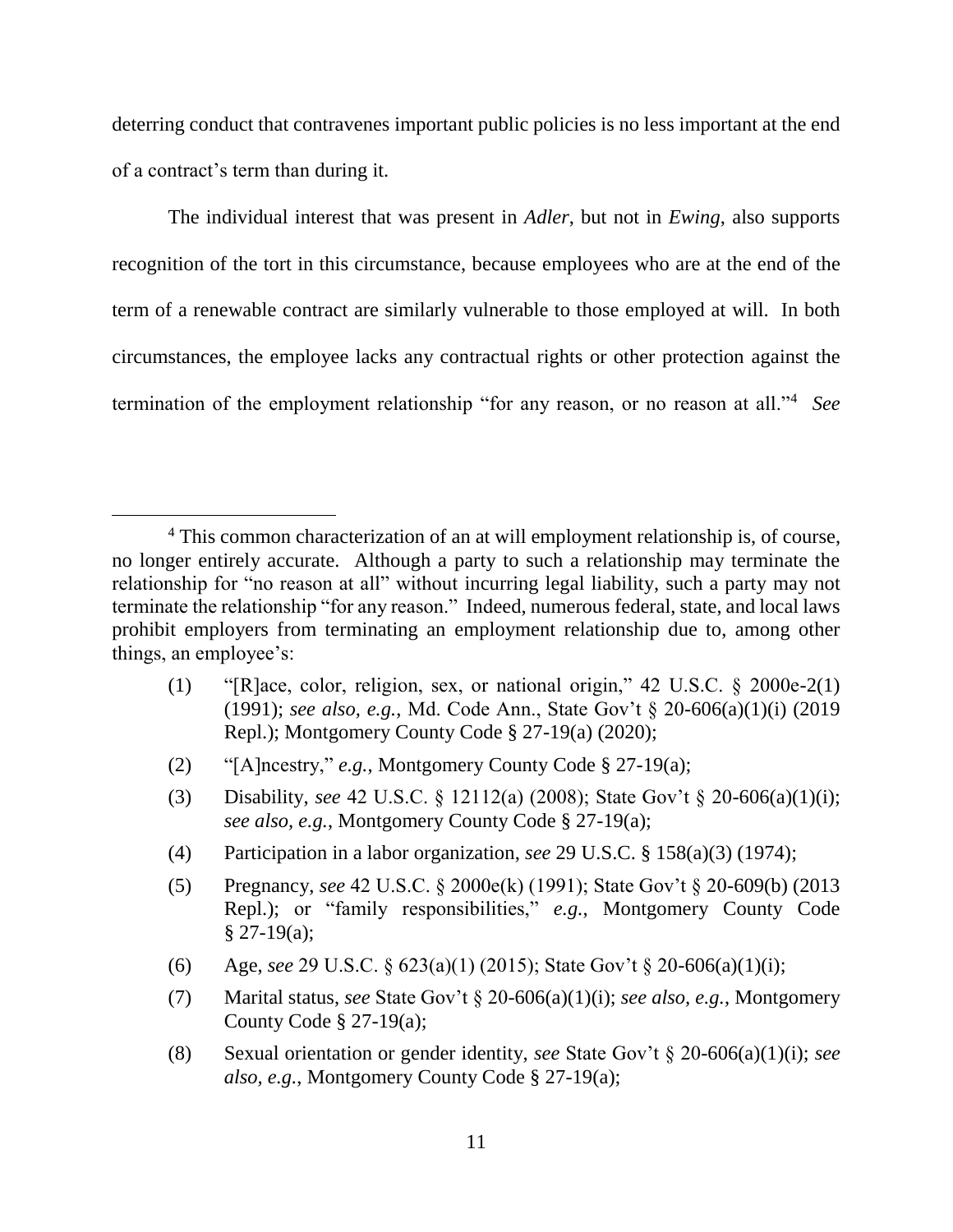*Wholey*, 370 Md. at 49. That, however, does not render any less odious an employer's decision to terminate the relationship for impermissible reasons such as the employee's sex, *see Molesworth*, 341 Md. at 632, refusal to engage in unlawful behavior, *see Adler*, 291 Md. at 38 (discussing *Tameny v. Atl. Richfield Co.*, 610 P.2d 1330 (Cal. 1980)), or filing of a workers' compensation claim, *see Ewing*, 312 Md. at 50. Thus, "it would be illogical" to deprive an employee whose term contract is up for renewal of "access to the courts equal to that afforded the at will employee." *Id.*

The Board argues that terminations effected through the non-renewal of a term employment contract should not be subject to challenge in tort because, in those circumstances, it is the predetermined termination date of the contract, and not any action by the employer, that causes the employment relationship to end. We think that argument fails to appreciate that many term employment contracts are entered with the reasonable possibility, if not the mutual expectation, that they will be renewed if the employee's job performance is adequate. When that is the case, it is the employer's decision not to renew the agreement that causes the employment relationship to end.

<sup>(9)</sup> Genetic information or "refusal to submit to a genetic test or make available the results of a genetic test," *see* State Gov't § 20-606(a)(1)(i), (ii); *see also, e.g.*, Montgomery County Code § 27-19(a); and

<sup>(10)</sup> Opposition to a discriminatory practice prohibited by statute or participation in an investigation, proceeding, or hearing regarding such a practice, *see*  State Gov't § 20-606(f); *see also, e.g.*, 29 U.S.C. § 158(a)(4); *id.* § 623(d); 42 U.S.C. § 2000e-3(a) (1972); 42 U.S.C. § 12203(a)-(b) (1990); Montgomery County Code § 27-19(c).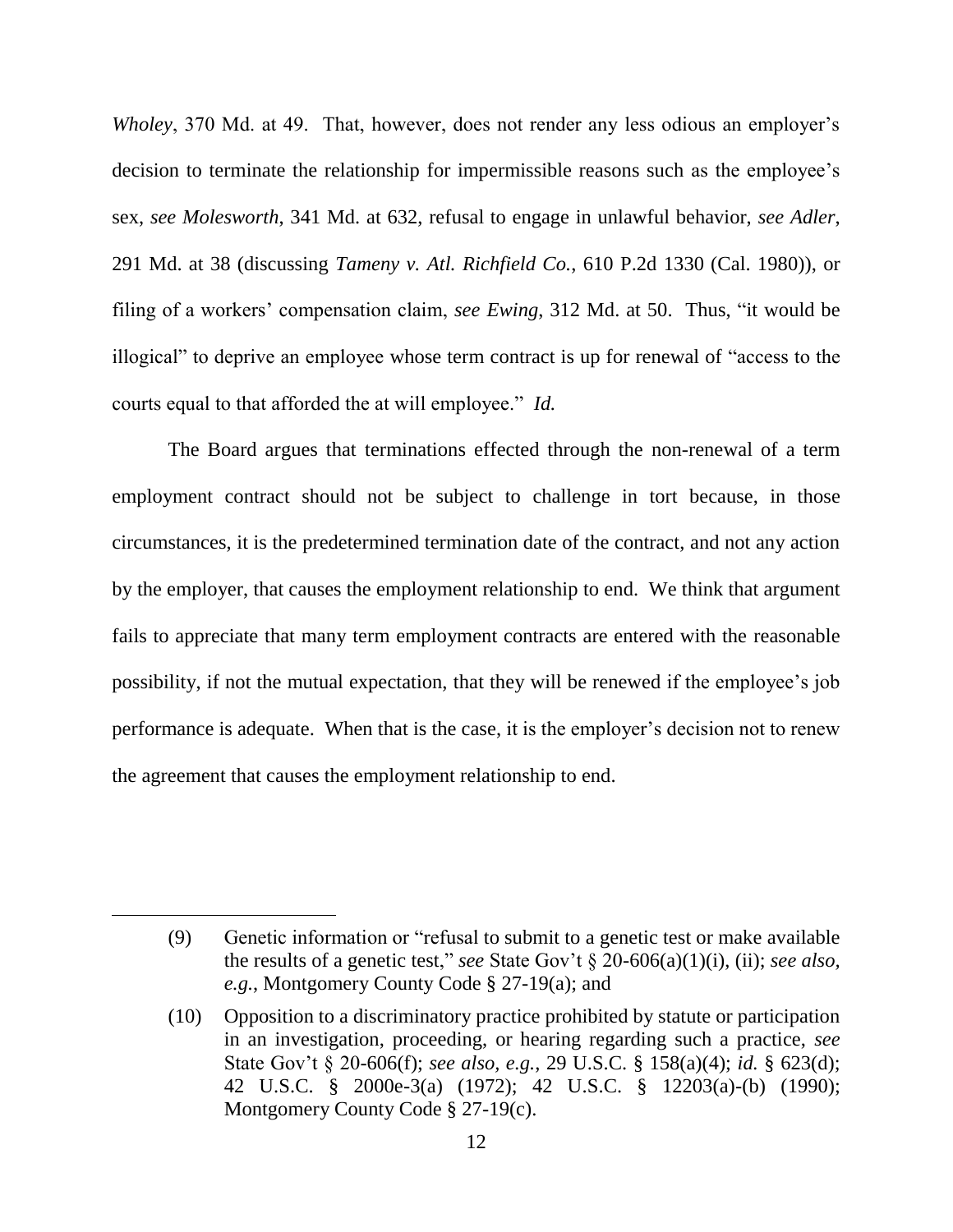Although terminating an at will employee requires an affirmative act and nonrenewal can be passive, we do not think that distinction dispositive where the employer makes a conscious decision not to renew the contract. The "wrongful" element of the tort of wrongful termination lies not in the fact of termination but in the motivation for it. In other words, "it is irrelevant whether the right to discharge exists . . . . The issue is whether the employer abused that right." *Finch v. Holladay-Tyler Printing*, 322 Md. 197, 206 (1991). Whether a termination is accomplished passively (by choosing to forgo renewal of a renewable contract) or actively (by firing an employee), if an employer's motivation for ending the employment relationship "contravenes some clear mandate of public policy," *Adler*, 291 Md. at 35, we can think of no reason why the law should tolerate it.<sup>5</sup>

Of course, not all term employment contracts come with an expectation that renewal is reasonably probable. For example, some term contracts may be seasonal, tied to a project of limited duration, designed to serve only as short-term employment or training on a noncontinuing basis, or otherwise entered into with an agreement or expectation that they will not be renewed. Therefore, to satisfy the element of causation, a plaintiff pursuing a claim

<sup>5</sup> The Board's process for deciding not to renew Mr. Miller-Phoenix's contract demonstrates how "non-renewal" is not necessarily passive conduct. Jerome Jones, Director of Labor Relations and Negotiations for the Board, testified at his deposition that when a "principal makes a recommendation" not to renew a Provisional Contract, he or she "forwards it to the [Instructional Leadership Executive Director, or] ILED," an official who supervises a group of schools. "If the ILED approves" the decision not to renew, Mr. Jones continued, "he forwards it to me. I look at everything involved, and then I forward my recommendation to the Chief Human Capital Officer who will sign off on it." In other words, the Board's decision not to renew a Provisional Contract occurs only after recommendation and approval by four school officials.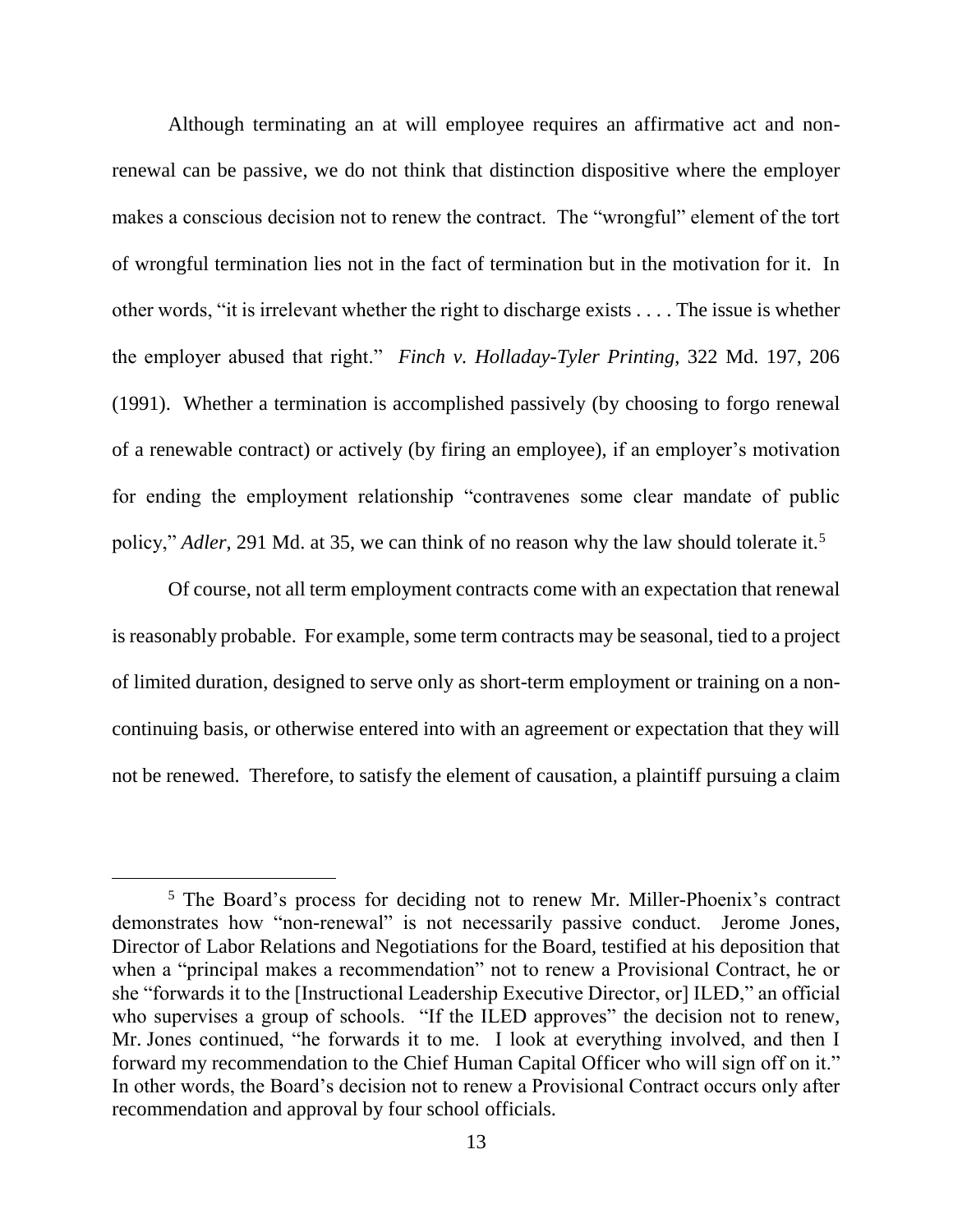for wrongful termination by non-renewal must plead and prove that the contract was subject to a reasonable possibility of renewal.

Here, the Board concedes that it made an affirmative choice not to renew Mr. Miller-Phoenix's contract, and that its choice resulted in the termination of his employment. In the Board's memorandum in support of its motion for summary judgment, it asserted that Mr. Miller-Phoenix "was not terminated by [the Board] but instead had a contract that he remained employed under until its expiration. Upon said expiration date, [the Board] had the option to not renew the contract, and *chose that option*, thereby ceasing [Mr. Miller-Phoenix's] employment with [the Board]." (Emphasis added). Similarly, before this Court, the Board argues that it chose to allow the employment agreement to "expire[] without a renewal," even though, as it acknowledged at oral argument, it was "very likely that [renewal] could happen." The circuit court, as well, recognized both the possibility of renewing the contract and the Board's affirmative decision not to do so, stating that the Board "had the right in the [Provisional Contract] to not renew [Mr. Miller-Phoenix's] employment contract when it expired . . . and it chose not to renew." Thus, the Board's exercise of discretion not to renew the parties' employment relationship at the end of the contractual term is, for these purposes, equivalent to an employer's exercise of discretion to terminate an at will employment relationship.

The Board relies on a handful of out-of-state cases to support its position. The first is a federal district court decision applying Ohio law, in which the court concluded that "[i]t would contradict the plain meaning of the language to equate 'wrongful discharge' with 'nonrenewal.'" *Cameron v. Bd. of Educ.*, 795 F. Supp. 228, 239 (S.D. Ohio 1991).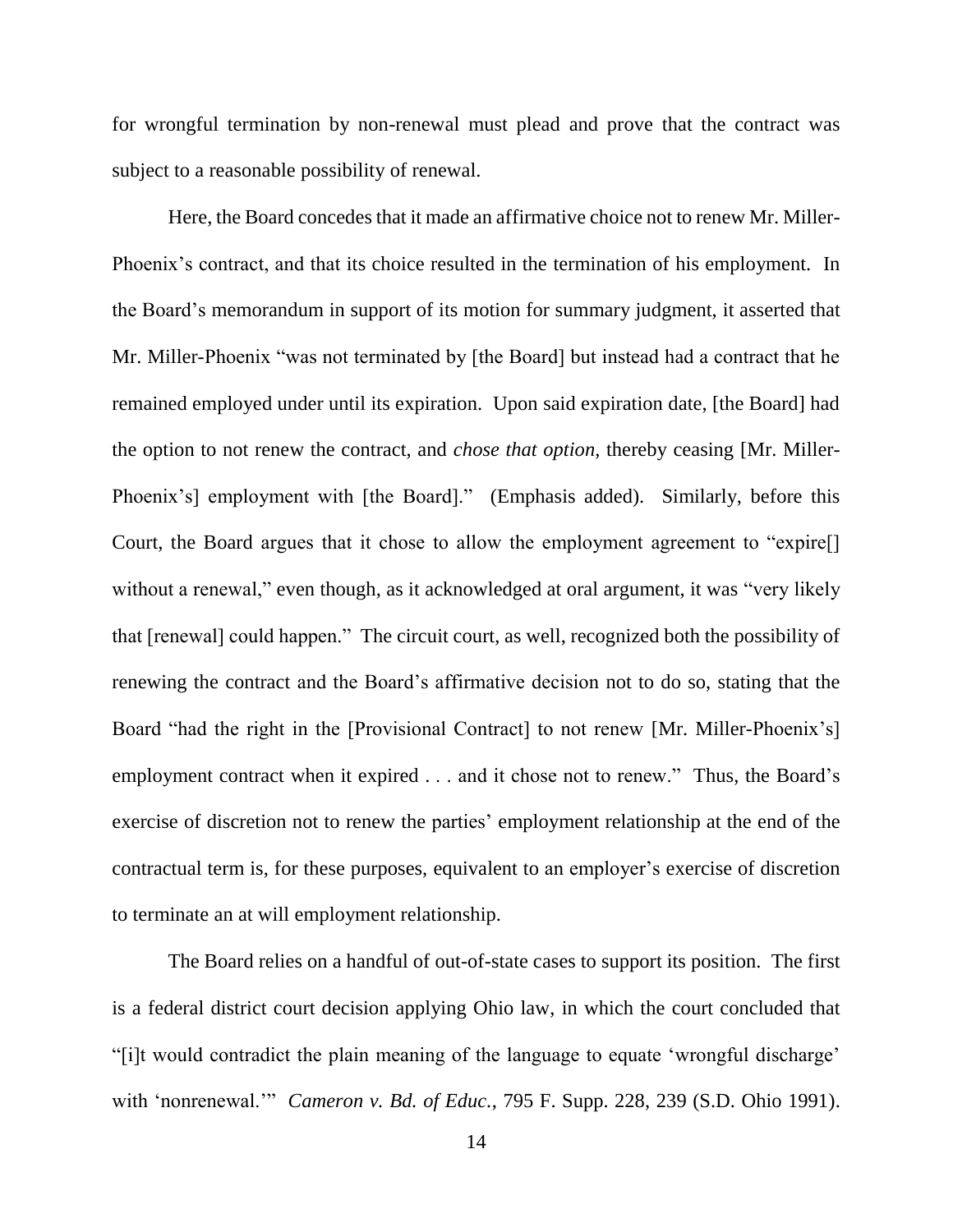For reasons already discussed, we believe that reasoning accords significance to the term "discharge" that is not supported by the public policy rationale that underlies the tort. The other reported cases on which the Board relies, all from California, are similarly unconvincing. *See Motevalli v. L.A. Unified Sch. Dist.*, 18 Cal. Rptr. 3d 562 (Ct. App. 2004); *Daly v. Exxon Corp.*, 63 Cal. Rptr. 2d 727 (Ct. App. 1997)); *see also Touchstone Television Prods. v. Superior Court*, 145 Cal. Rptr. 3d 766 (Ct. App. 2012). California's courts apply a general rule that "an employee may not sue for tort damages where the employment contract is for a fixed term and expires." *Daly*, 63 Cal. Rptr. 2d at 730. Notably, in at least two of those cases, the plaintiff had an available statutory remedy to pursue, *see Touchstone Television Prods.*, 145 Cal. Rptr. 3d at 767 (citing Cal. Labor Code § 6310(b)); *Daly*, 63 Cal. Rptr. 2d at 730 (same), which means that the tort also would have been unavailable for those terminations in Maryland, *see Makovi*, 316 Md. at 613. In any event, we find the reasoning of those cases unpersuasive and inconsistent with the purpose of the tort in this State.

In related contexts, courts have treated the non-renewal of a term contract as similar to a termination, most notably in connection with applying federal and state antidiscrimination statutes.<sup>6</sup> See, e.g., Wilkerson v. New Media Tech. Charter Sch. Inc.,

<sup>6</sup> Courts in other common law countries, too, have held for purposes of their fair employment statutes that "[w]here a fixed-term contract expires and is not renewed, that is a dismissal in law." *E.g.*, *Royal Surrey County NHS Found. Tr. v. Drzymala*, [2018] UKEAT 0063/17/BA, [4] (U.K.), *available at* https://assets.publishing.service .gov.uk/media/5a5789c340f0b648ca1e71cb/Royal\_Surrey\_County\_NHS\_Foundation\_Tr ust\_v\_Ms\_M\_Drzymala\_UKEAT\_0063\_17\_BA.pdf (last visited Apr. 28, 2020); *see also, e.g.*, *Khayam v. Navitas English Proprietary Ltd.* [2017] FWCFB 5162 (Austl.), *available*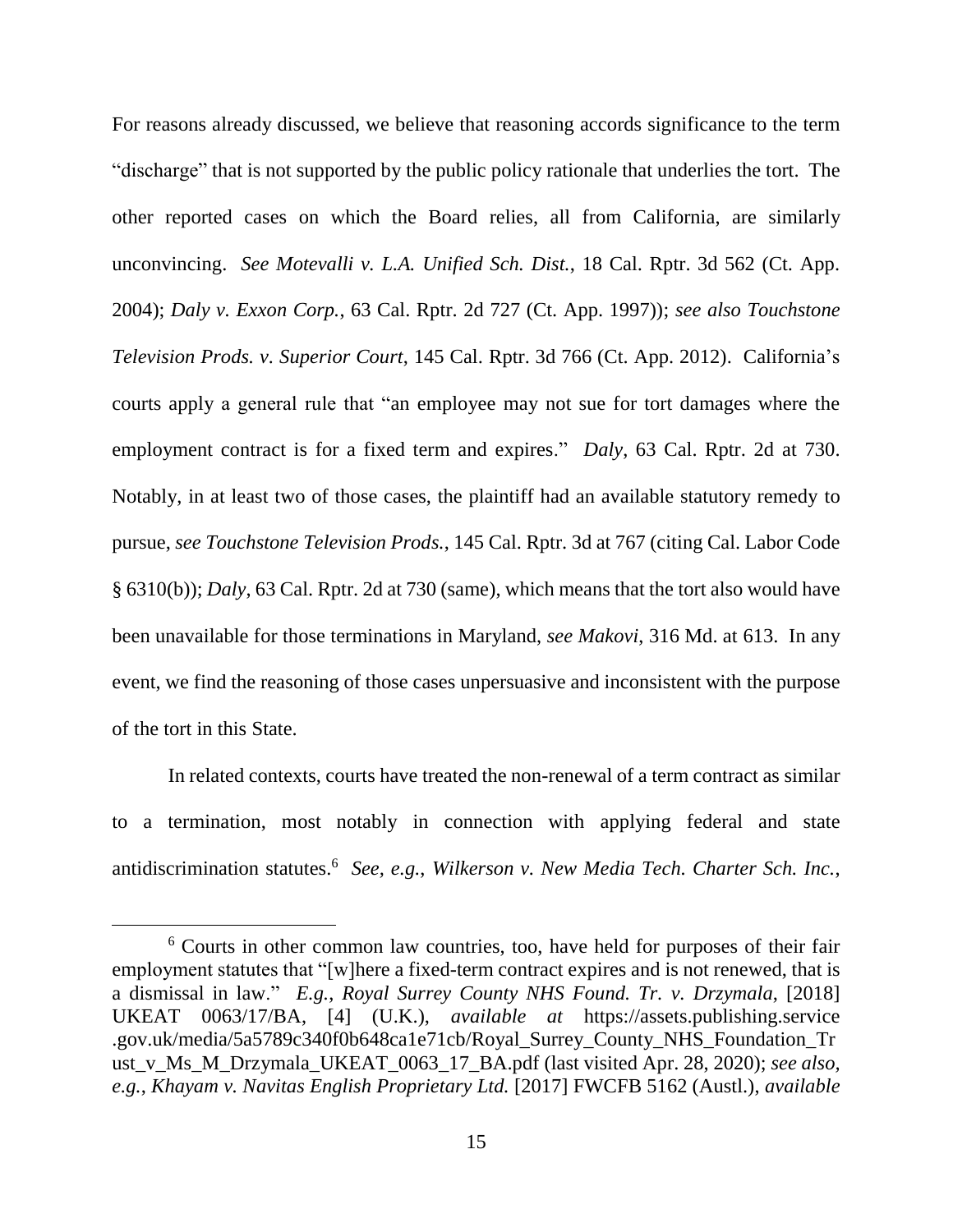522 F.3d 315, 320 (3d Cir. 2008) (holding that an employer violates Title VII of the Civil Rights Act of 1964 if he or she "fail[s] to renew an employment arrangement . . . for a reason prohibited by Title VII"); *accord Smith v. Univ. of N.C.*, 632 F.2d 316, 341 (4th Cir. 1980) (college professor who alleged that her employment contract was not renewed because of her age, sex, and religion "established a prima facie case of discrimination" under Age Discrimination in Employment Act and Title VII); *see also Saridakis v. S. Broward Hosp. Dist.*, 681 F. Supp. 2d 1338, 1348 (S.D. Fla. 2009) ("[T]he majority of courts in recent years have deemed non-renewal the equivalent of termination . . . for purposes of a Title VII discrimination analysis."); *Nini v. Mercer County Cmty. Coll.*, 968 A.2d 739, 744-45 (N.J. App. Div. 2009) (holding, for purposes of New Jersey antidiscrimination statute, that "no functional difference exists between the failure to reappoint at the end of a fixed term and the dismissal of an at-will employee") (quoting *Battaglia v. Union County Welfare Bd.*, 438 A.2d 530, 538 (N.J. 1981)), *aff'd*, 995 A.2d 1094 (N.J. 2010); *Johnson v. Trs. of Durham Tech. Cmty. Coll.*, 535 S.E.2d 357, 362 (N.C. Ct. App. 2000) ("As the failure to renew an employee's contract produces the adverse result of terminating her employment, . . . the failure to renew an employment contract constitutes an adverse employment action for purposes of [the North Carolina Retaliatory Employment

*at* https://www.fwc.gov.au/documents/decisionssigned/ html/pdf/2017fwcfb5162.pdf (last visited Apr. 28, 2020) (teacher whose fixed-term employment contract was not renewed had been "dismissed" and could bring a statutory claim for unfair dismissal).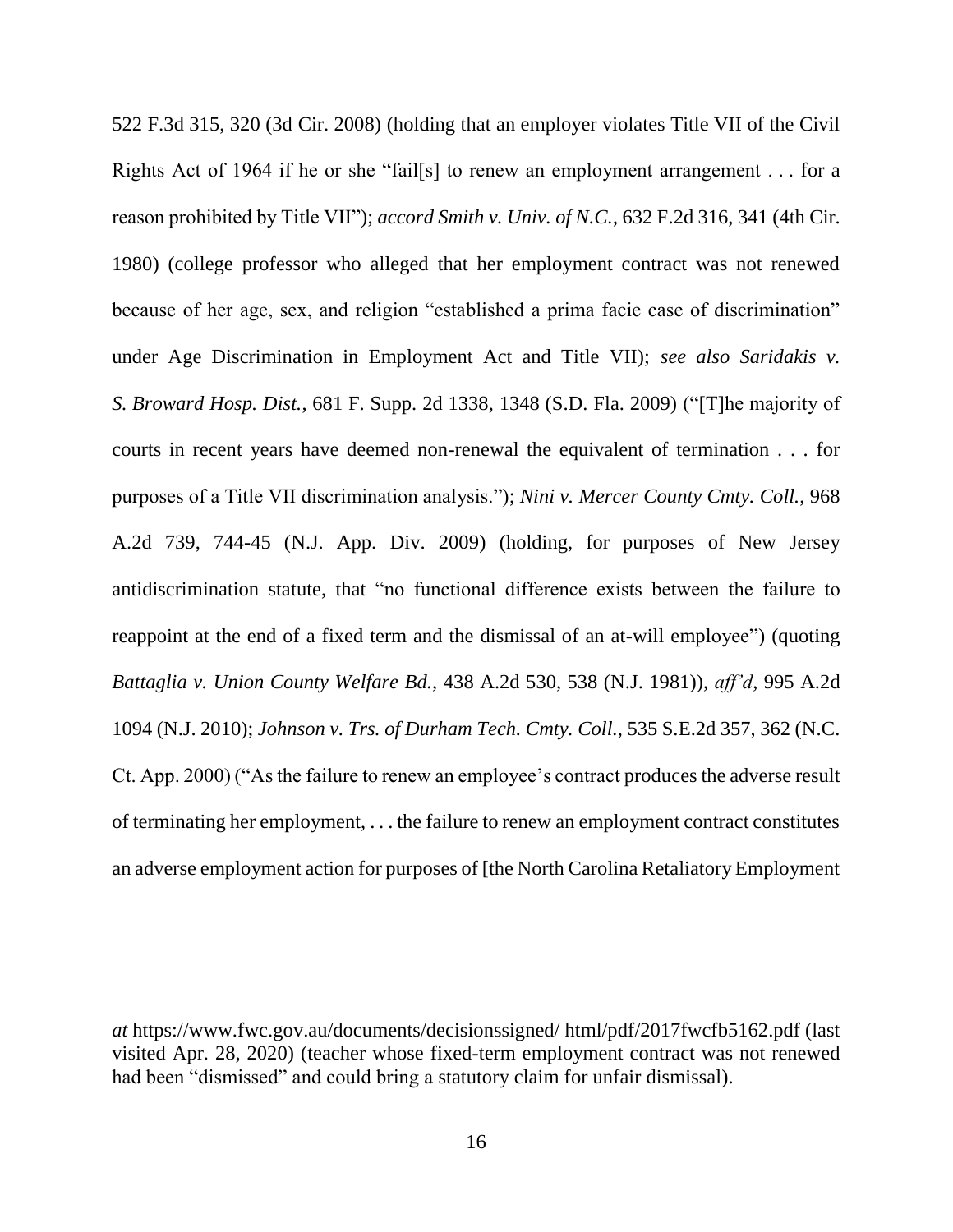Discrimination Act].").<sup>7</sup> In addition, the United States Supreme Court "has specifically held that the nonrenewal of a nontenured public school teacher's one-year contract may not be predicated on his exercise of First and Fourteenth Amendment rights." *Perry v. Sindermann*, 408 U.S. 593, 598 (1972).

Finally, we observe that, as a practical matter, the position urged by the Board "would effectively create a two-tiered system in which fixed-term contract employees are afforded fewer rights than those serving at-will." *See Nini*, 995 A.2d at 1103. That is, employers who engage employees under renewable term contracts would be free to terminate those relationships for reasons antithetical to public policy, while employers who engage employees on an at will basis would not. We decline to adopt that result. 8 *Cf. Beye* 

 $<sup>7</sup>$  The Maryland State Board of Education, which hears administrative challenges to</sup> terminations, also has treated non-renewals as the equivalent of discharges for purposes of retaliation claims. Indeed, even though the State Board has stated that "a local board may choose not to renew a probationary teaching contract for any reason, or no reason at all," it has held that the "decision to non-renew cannot be based on illegal or discriminatory reasons." *Hudson v. Prince George's County Bd. of Educ.*, MSBE Op. No. 17-26, at 3-4 (2017), *available at* http://marylandpublicschools.org/stateboard/Documents/ legalopinions/072017/Hudson.Opin.No.17-26.pdf (last visited Apr. 28, 2020); *see also, e.g.*, *Torres v. Balt. City Bd. of Sch. Comm'rs*, MSBE Op. No. 18-04, at 3 (2018), *available at* http://marylandpublicschools.org/stateboard/Documents/legalopinions/012018/ Torres.Opin.No.18-04.pdf (last visited Apr. 28, 2020) ("School systems have a large degree of flexibility in deciding not to renew a probationary teacher's contract so long as the reason for the nonrenewal is not illegal or discriminatory."); *Jones v. Balt. City Bd. of Sch. Comm'rs*, MSBE Op. No. 15-05, at 8 (2015), *available at* http://archives.marylandpublicschools.org/MSDE/stateboard/legalopinions/2010/docs/Jon es.Opin.No.15-33.pdf (last visited Apr. 28, 2020) (stating that although "a local board need not establish cause when it non-renews the contract of a teacher in probationary status, the decision not to renew cannot be based on illegal or discriminatory reasons").

<sup>&</sup>lt;sup>8</sup> We pause to consider a point that neither party raised or briefed, but which we are not free to disregard. In its opinion in *Yuan v. Johns Hopkins University*, 452 Md. 436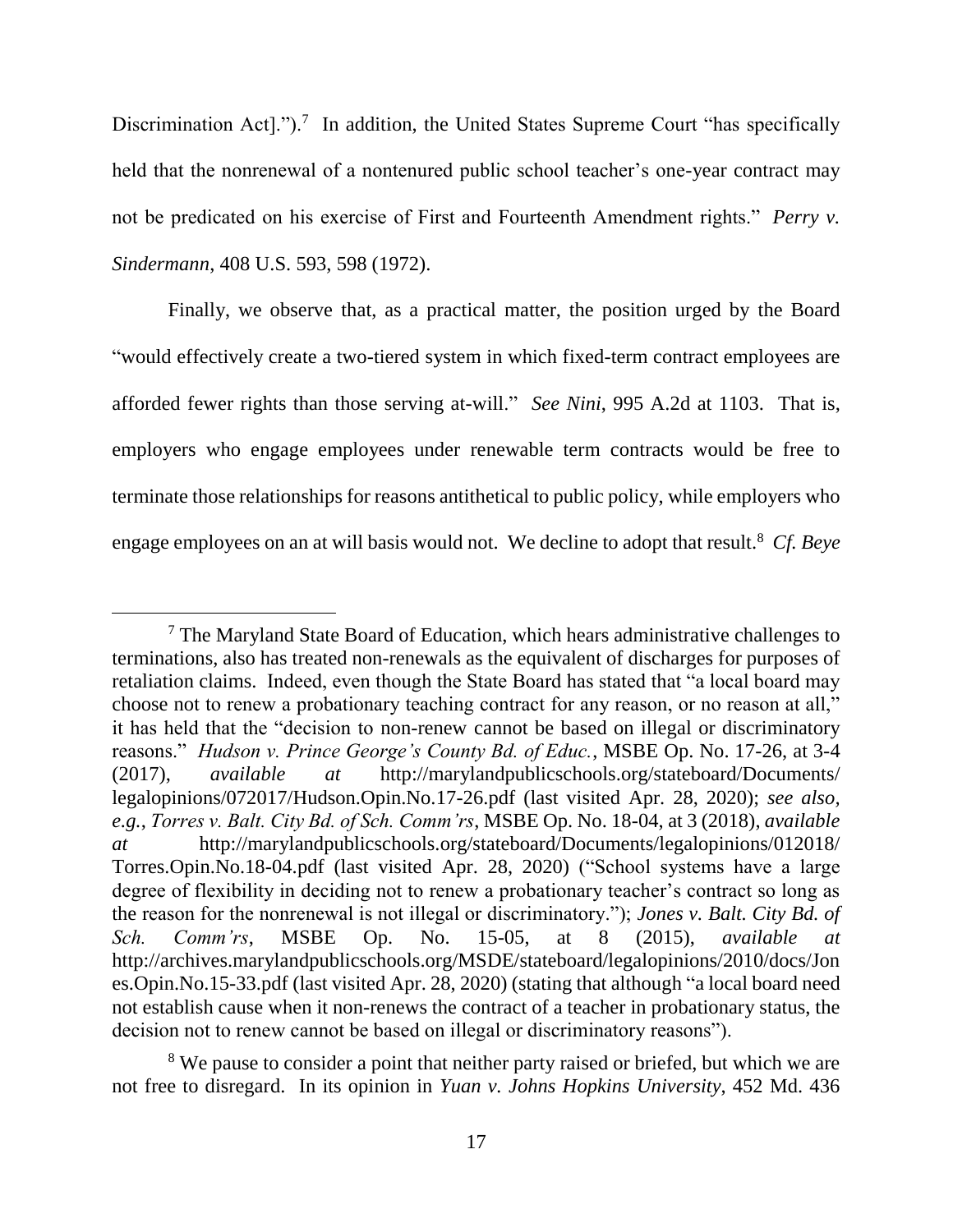*v. Bur. of Nat'l Affairs*, 59 Md. App. 642, 653 (1984) (in recognizing the doctrine of constructive discharge in the context of wrongful terminations, stating that "it would defy both reason and fairness to immunize [an employer] from liability simply because [the employer] has been clever enough to effect the abusive separation by forcing a resignation").

 $\overline{a}$ 

First, the issue was not raised or briefed by the parties, nor was it identified by the Court as a question presented in the case. Although the employee in *Yuan* was terminated by the non-renewal of his contract, neither party appears to have identified that as a consideration relevant to whether he had stated a valid claim. Indeed, the issue does not appear in the briefs of either party, nor was it mentioned at oral argument.

Second, the sentences in question come at the end of a lengthy paragraph that identifies the university's procedures for addressing research misconduct and explains how the employee failed to comply with those procedures. The next paragraph addresses how "Congress has explicitly vested broad authority in the scientific institutions to determine how to address retaliation and whistleblowers." *Id.* at 458. The placement of the sentences between these two discussions of other issues, as well as the absence of any citations or further analysis of the issue, suggests that the Court did not intend to make a broad determination regarding the scope of the tort.

Third, if the Court had actually determined that the tort of wrongful termination does not apply to the non-renewal of a contract, that conclusion would have been dispositive of the employee's claim. But the Court did not treat its statement that way. Instead, the issue presented in *Yuan* was whether federal regulations concerning research misconduct "provide[d] a clear public policy to support a tort claim for wrongful termination of employment." *Id.* at 462. Based on its thorough and comprehensive review of applicable law, the Court held that they did not and, for that reason, affirmed the judgment against the employee. *Id.* The sentences at issue were thus *dicta*. *See State v. Baby*, 404 Md. 220, 246 (2008) (identifying as *obiter dictum* a statement that "was not made on a point that was argued by counsel and deliberately addressed by this Court" and on which the prior decision "was not dependent").

<sup>(2017),</sup> the Court of Appeals included the following two sentences: "Moreover, wrongful discharge requires termination by the employer. Here, [the employee's] employment contract simply expired; he was not wrongfully terminated in violation of a clear and specific public policy." 452 Md. at 458. Although those sentences might appear to support the Board's position here, we do not think they were intended to resolve the matter before us, for at least three reasons.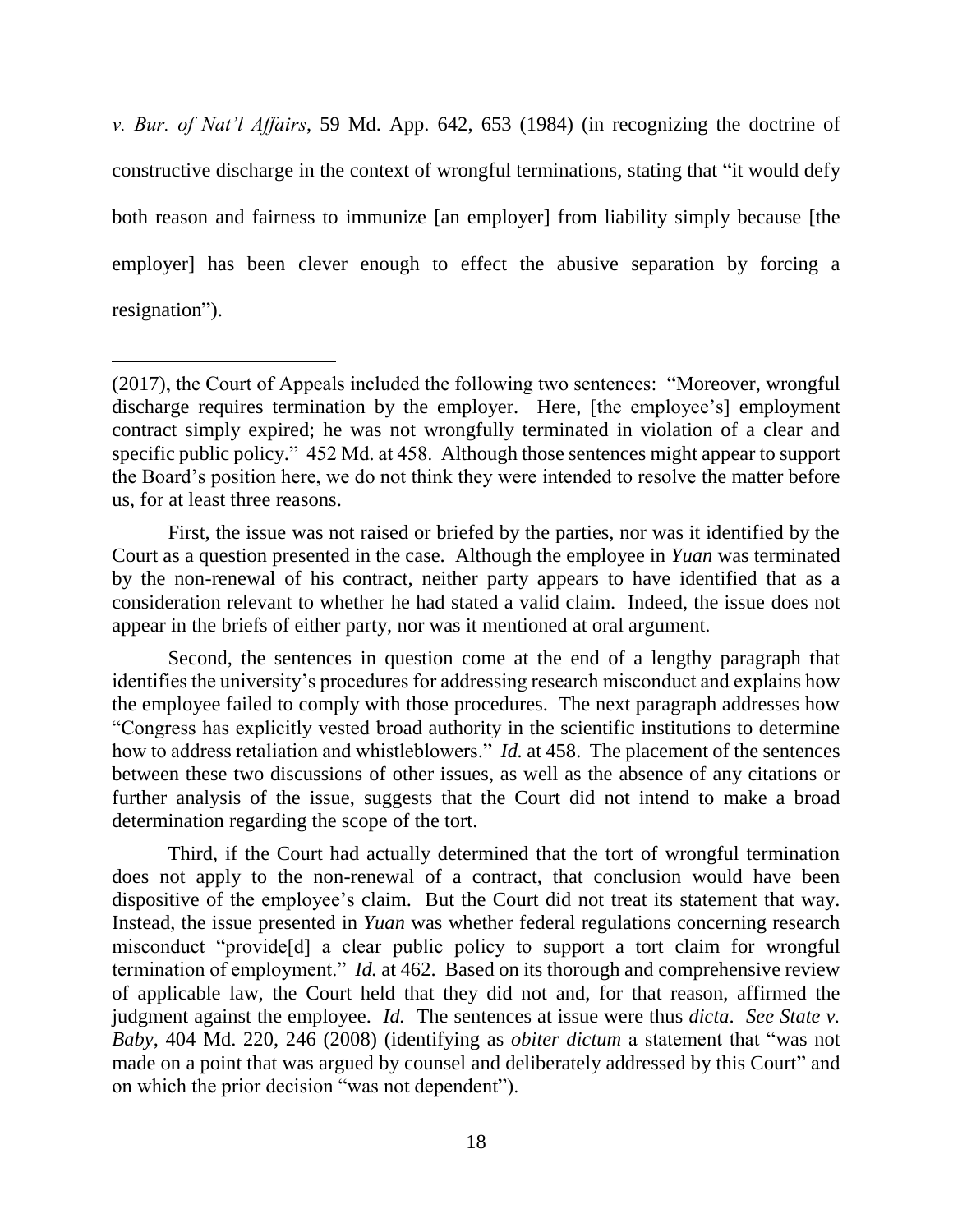In sum, provided that the other elements of the tort are met, we hold that an employee may bring a claim for wrongful termination when, despite the parties having anticipated the reasonable possibility of renewing the employment relationship, the employer decides not to renew the contract for a reason that contravenes a clear mandate of public policy. Because the circuit court granted summary judgment to the Board based solely on its conclusion that a wrongful termination claim could not be based on the nonrenewal of a contract, we will vacate that portion of the judgment and remand to that court for further proceedings.<sup>9</sup>

## **II. MR. MILLER-PHOENIX'S WHISTLEBLOWER AND BREACH OF CONTRACT CLAIMS ARE BARRED BY HIS FAILURE TO EXHAUST HIS ADMINISTRATIVE AND CONTRACTUAL REMEDIES.**

The circuit court held that Mr. Miller-Phoenix's State Whistleblower Claim was barred because he "did not exhaust administrative remedies," *see* Educ. § 6-904(a) ("A public school employee shall exhaust any administrative remedies before instituting a civil action under this section."), and that his breach of contract claim was barred because he "fail[ed] to pursue a grievance" as required by the teachers union's collective bargaining agreement, *see Amalgamated Transit Union v. Lovelace*, 441 Md. 560, 561 (2015) ("[A]

<sup>&</sup>lt;sup>9</sup> The Board urges us to affirm on the alternative ground that Mr. Miller-Phoenix failed to present any evidence that his filing of a workers' compensation claim motivated the Board's decision not to renew his contract. Indeed, the Board argues, there is no evidence that the decisionmakers at the Board were even aware of the workers' compensation claim. The Board did not seek summary judgment on that basis, however, and the circuit court did not consider or rule on it. It may be that Mr. Miller-Phoenix cannot generate a genuine dispute of material fact regarding whether his filing of a workers' compensation claim motivated the Board's decision not to renew his contract. But that contention must be presented to the circuit court in the first instance. *See* Md. Rule 8-131(a).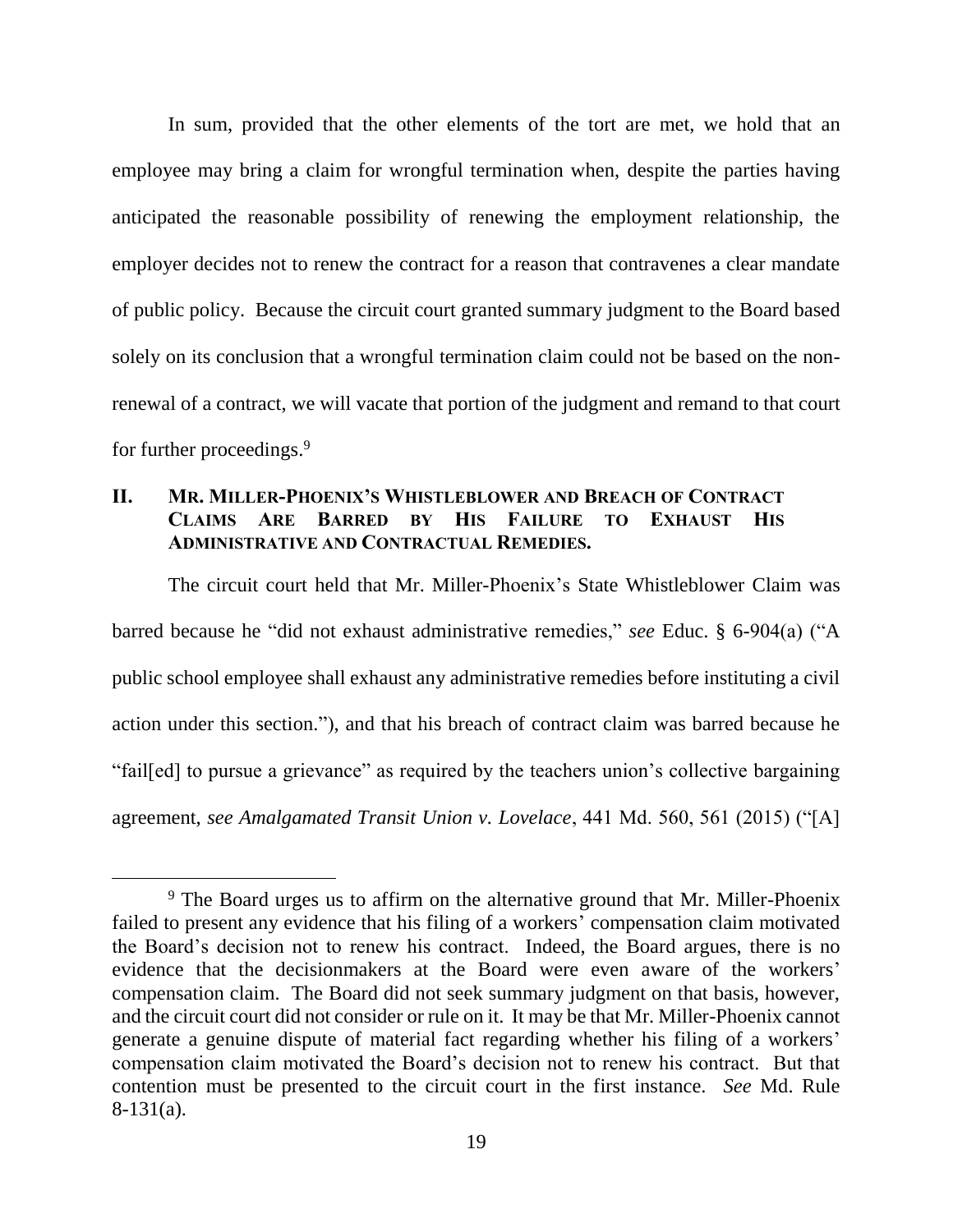union member must exhaust the union's internal remedies before filing suit in court."); *Dearden v. Liberty Med. Ctr.*, 75 Md. App. 528, 532 (1988) ("[I]ndividual employees wishing to assert contract grievances must attempt use of the contract grievance procedure agreed upon by employer and union as the mode of redress." (quoting *Republic Steel v. Maddox*, 379 U.S. 650, 652 (1965)) (emphasis removed)). On appeal, Mr. Miller-Phoenix argues that "he should be excused from exhaustion" because the Board "clearly repudiated the administrative process" and "rendered the administrative process inadequate" by not providing notice of his contract's non-renewal until after the deadline to file a grievance had passed.

The Board responds that Mr. Miller-Phoenix failed to preserve this issue. We agree. Before the circuit court, Mr. Miller-Phoenix did not argue that he was exempt from applicable exhaustion requirements or that the Board had "repudiated" the administrative process. Instead, with respect to his State Whistleblower claim, he contended that he "properly exhausted his administrative remedies" because "he raised his complaints directly with his principals" and "[the Board] Officials." He also asserted that the Board "did not have an administrative remedy for him to exhaust" because "there was no [w]histleblower policy in effect" at the time he filed his lawsuit. And with respect to his breach of contract claim, Mr. Miller-Phoenix did not indicate either that he had exhausted his contractual remedies or that he was exempt from doing so. At the hearing, his counsel argued that he "d[id]n't think that there [was] any law . . . that would have required [Mr. Miller-Phoenix] to file a grievance on [the breach of contract] claim," but he did not elaborate.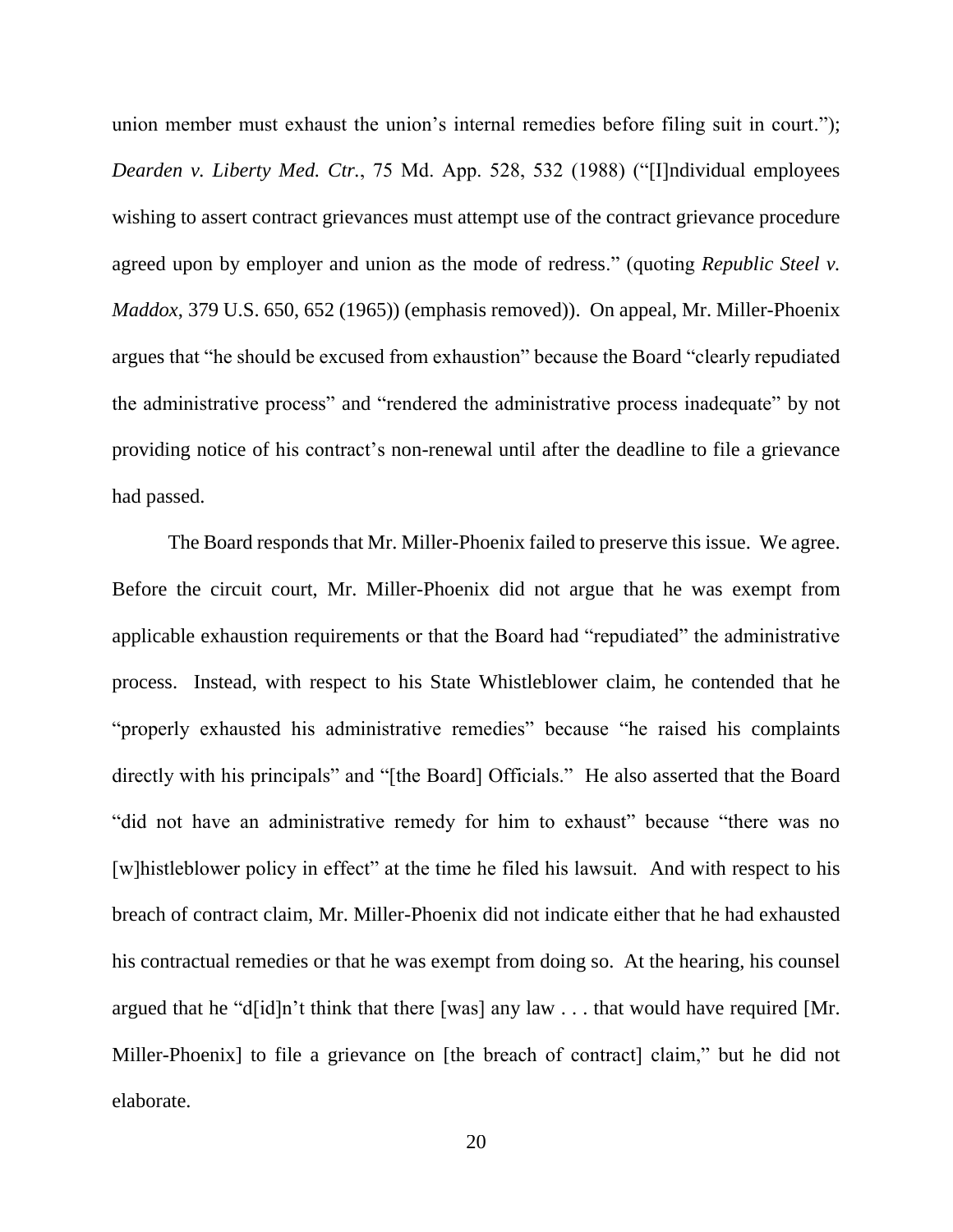The circuit court concluded that Mr. Miller-Phoenix's State Whistleblower Claims and breach of contract claim both required Mr. Miller-Phoenix to exhaust his remedies, and that he did not do so. Before us, Mr. Miller-Phoenix does not challenge either of those conclusions. Instead, he argues for the first time that he should have been excused from complying with applicable exhaustion requirements because of the Board's conduct.

Rule 8-131(a) provides that, apart from jurisdictional challenges, "[o]rdinarily, the appellate court will not decide any other issue unless it plainly appears by the record to have been raised in or decided by the trial court." The Court's "prerogative to review an unpreserved claim of error . . . is to be rarely exercised and only when doing so furthers, rather than undermines, the purposes of the rule," *Ray v. State*, 435 Md. 1, 22 (2013) (quoting *Robinson v. State*, 410 Md. 91, 103-04 (2009)), which are "to ensure fairness for the parties involved and to promote orderly judicial administration," *McDonell v. Harford County Hous. Agency*, 462 Md. 586, 602 (2019) (quoting *Jones v. State*, 379 Md. 704, 714 (2004)). Here, the arguments Mr. Miller-Phoenix now presses were not preserved for appellate review because they "w[ere] not raised below either in the pleadings or in the evidence and w[ere] not directly passed upon by the trial court." *See Heineman v. Bright*, 140 Md. App. 658, 671 (2001) (quoting *Devereux v. Berger*, 264 Md. 20, 31 (1971)). As a result, we will not reach them. We will therefore affirm the circuit court's entry of summary judgment in favor of the Board regarding Mr. Miller-Phoenix's State Whistleblower Claim and breach of contract claim.